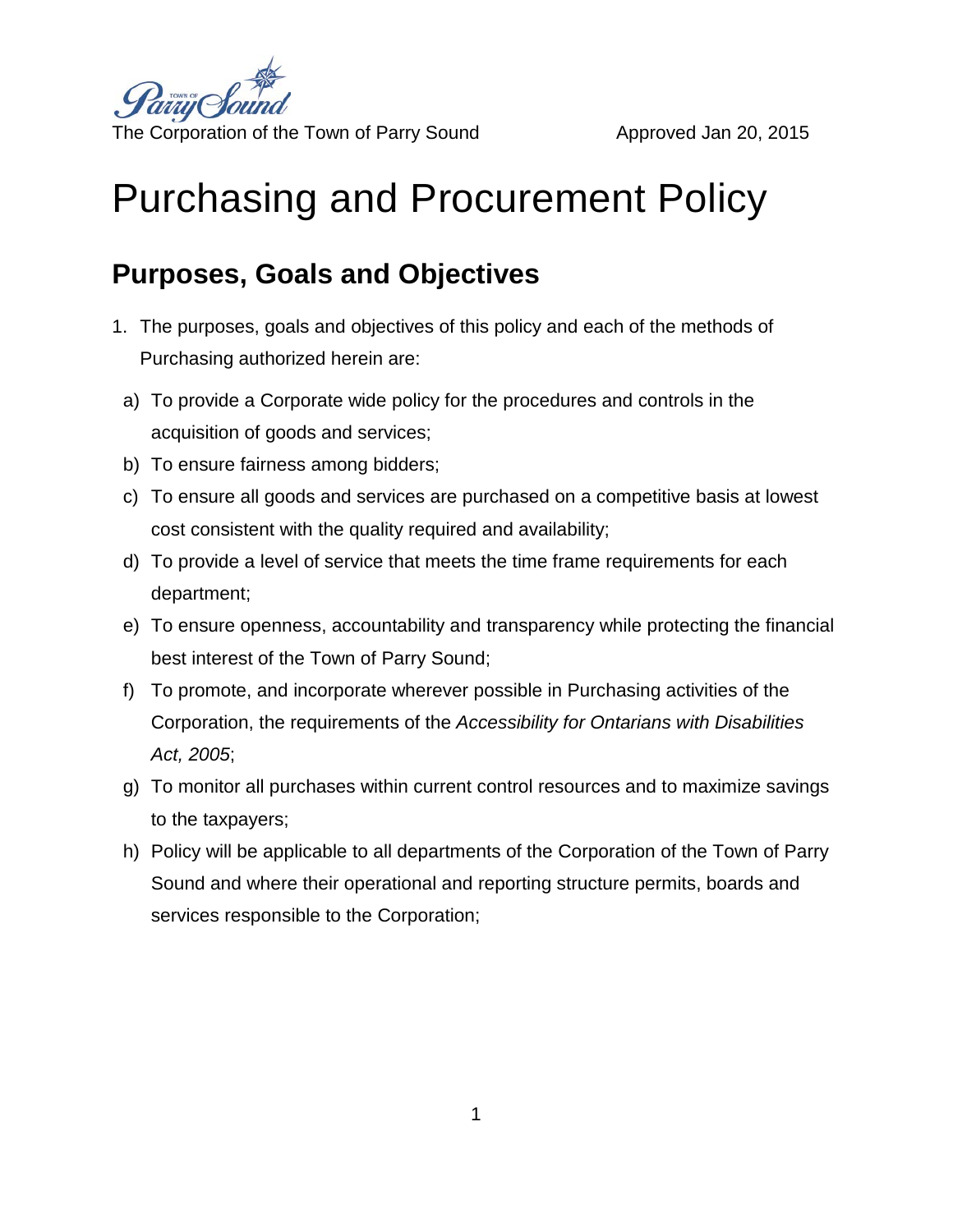

### **Definitions**

- 1. Wherever a word is used in this policy with its first letter capitalized, the term is being used as it is defined in this section. Where any word appears in ordinary case, its regularly applied meaning in the English language is intended.
	- a) "**Appropriated**" means the provision of funds in the annual budget. Where Council has not yet adopted a budget for the current year, and expenditure shall be deemed to be appropriate if, in the opinion of the CAO and the Department Director, the expenditure is for normal operations and maintenance;
	- b) "**Award**", "**Awarded**" and "**Awarding**" means authorization to proceed with the purchase of goods, services or construction from one or more selected suppliers or contractors;
	- c) "**Best Value**" means the optimal balance of performance and cost as determined by the decision maker and in accordance with any pre-determined evaluation plan;
	- d) "**Bid**" means an offer or submission from a bidder in response to a call for bid and in accordance with the terms and conditions of the Corporation's bid documents;
	- e) "**Bidder**" means one who submits a response to a call for a bid;
- f) "**Bid Deposit**" means the form of security required by the terms and conditions of Bid Solicitations to guarantee that the successful supplier enters into a Contract with the Corporation;
- g) "**Bid Solicitation**" means a formal request for Bids including a Request for Informal Quotation, Request for Quotation, Request for Tender, or Request for Proposal;
- h) "**Budget**" means the budget or portion of the budget approved by Council;
- i) "**Chief Administrative Officer**" of "**CAO**" means the Chief Administrative Officer of The Corporation of the Town of Parry Sound;
- j) "**Compliant Bid**" means a Bid that meets the terms and conditions of the Bid Solicitation and this policy;
- k) "**Contract**" means a binding agreement by way of a Purchase Order, or Purchase Order incorporating a formal agreement, or a formal agreement between two or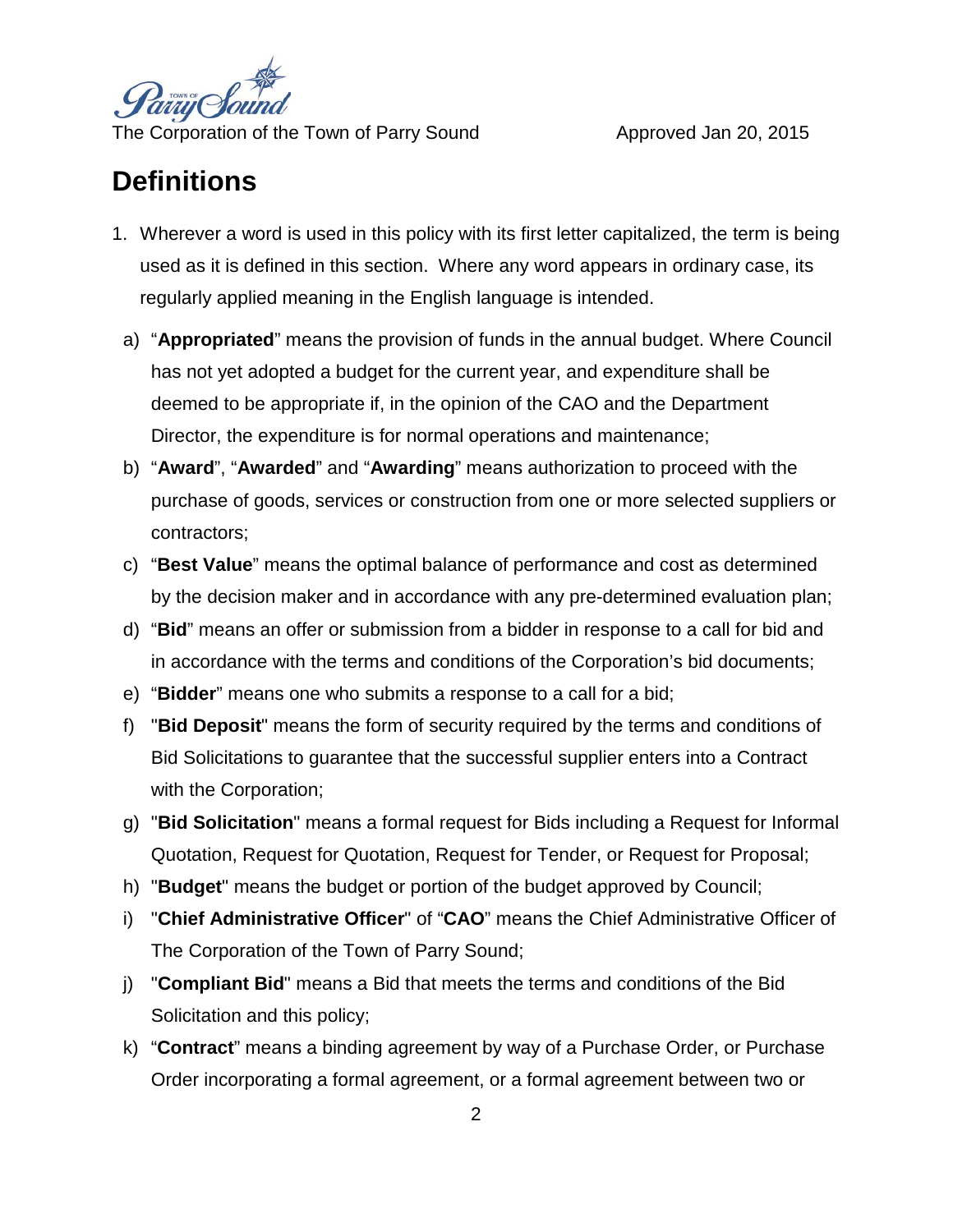

more parties that creates an obligation for the supply of goods, services or construction in return for money or other consideration;

l) "**Conflict of Interest**" means a situation where a personal, business or other interest of an elected or appointed official, officer or employee of the Corporation is, or can be reasonable perceived to be, in conflict with the interests of the Corporation, and includes, but is not limited to:

i) the giving or receiving of a direct or indirect personal gain or benefit, or a direct or indirect advantage or privilege, by any person or business that offers Goods and / or Services to the Corporation;

ii) a direct or indirect interest in any business that provides Goods and / or Services to the Corporation;

iii) a conflict of interest as defined in the Municipal Conflict of Interest Act; or iv) a conflict of interest as defined in the Corporation's Code of Ethics / Conflict of Interest Policy.

- m) "**Construction**" means the process of utilizing labour to build, alter, repair, improve or demolish any structure, building or public improvement, generally does not apply to routine maintenance, repair or operations of existing real property;
- n) "**Corporation"** means the Corporation of the Town of Parry Sound;
- o) "**Council**" means the Council for the Corporation of the Town of Parry Sound;
- p) "**Department Director**" means an employee who holds operational responsibility for a municipal function or service. Where responsibility for a function or service cannot be ascribed to a Department Director, this definition shall be deemed to mean the CAO;
- q) "**Designate**" means a person authorized by the Department Director to act on his behalf, for the purpose of this policy. Only a person holding a position no lower than one level below in the Corporation's organizational structure may be authorized to act as a Designate;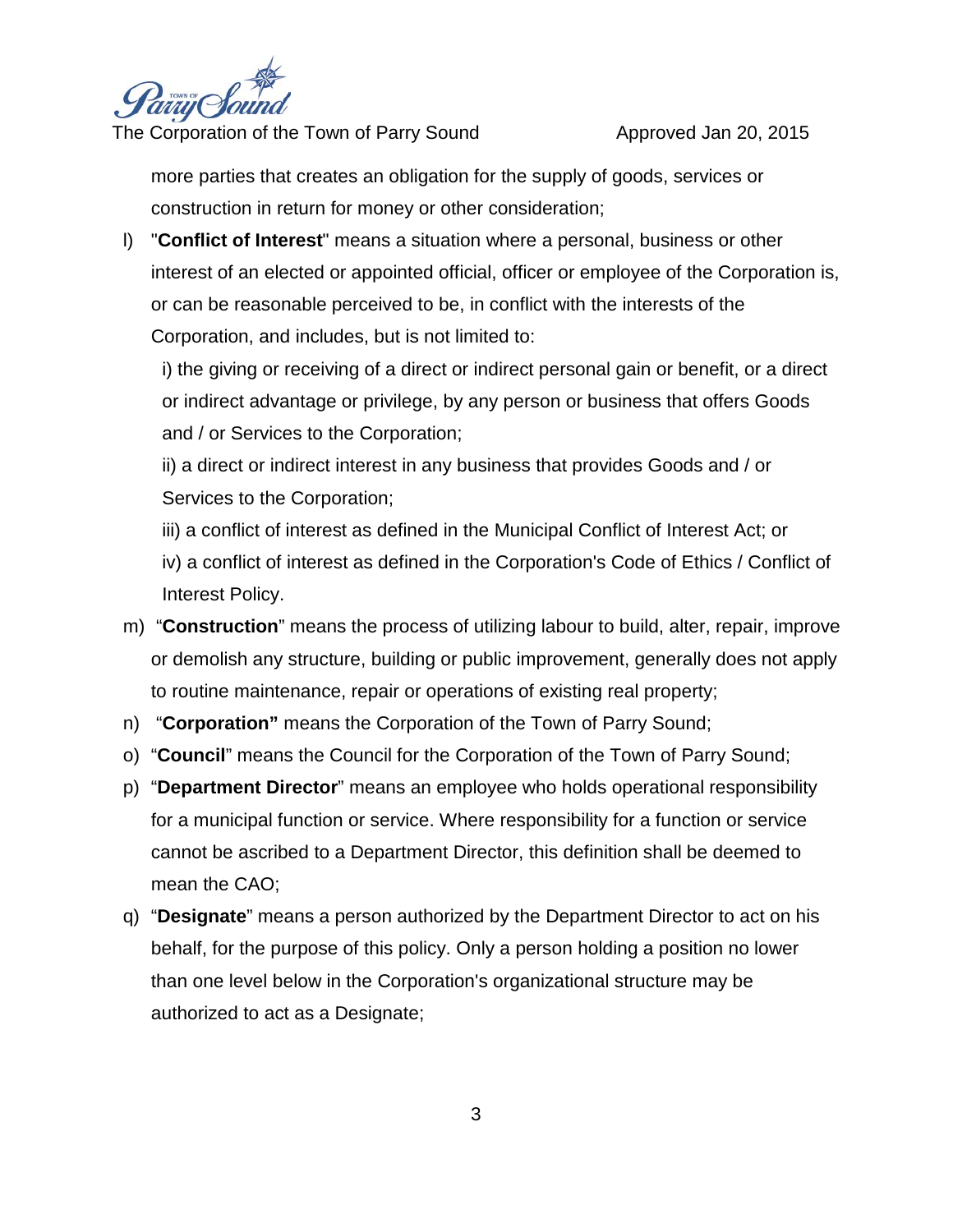

- r) "**Disability**" or "**Disabilities**" shall have the same meaning as set out in the *Accessibility for Ontarians with Disabilities Act, 2005*, or any successor legislation thereto;
- s) "**Disposal**" means the selling, trading, assignment and / or scrapping of surplus assets;
- t) "**Goods**" means, in relation to procurement, moveable property (including the costs of installing, operating, maintaining or manufacturing such moveable property), including raw materials, products, equipment and other physical objects of every kind and description whether in solid, liquid, gaseous or electronic form, unless they are procured as part of a general construction contract;
- u) "**Lowest Compliant Bid**" means the Compliant Bid that would provide the Corporation with the desired Goods and / or Services at the lowest cost;
- v) "**Normal Operating Expenditure**" means an expenditure of an operational, recurring nature and does not include one-time special or capital expenditures;
- w) "**Obsolete Equipment**" means equipment that cannot operate or do the job it was originally purchased for efficiently and economically;
- x) "**Professional Services**" means those services requiring the skills of professionals for a designed service requirement including:

i) architects, engineers, designers, surveyors, geoscientists, project managers, financial consultants, auditors, accountants, doctors, dentists and lawyers; ii) firms or individuals having specialized competence in environmental, planning or similar disciplines; and,

- iii) software consultants and any other persons providing similar services;
- y) "**Proponent**" means one who submits a response to a Request for Proposal;
- z) "**Proposal**" means the submission received or the response to a Request for Proposal, acceptance of which may be subject to further negotiation;
- aa)"**Purchase**" means to acquire Goods and / or Services by purchase, rental, lease or trade;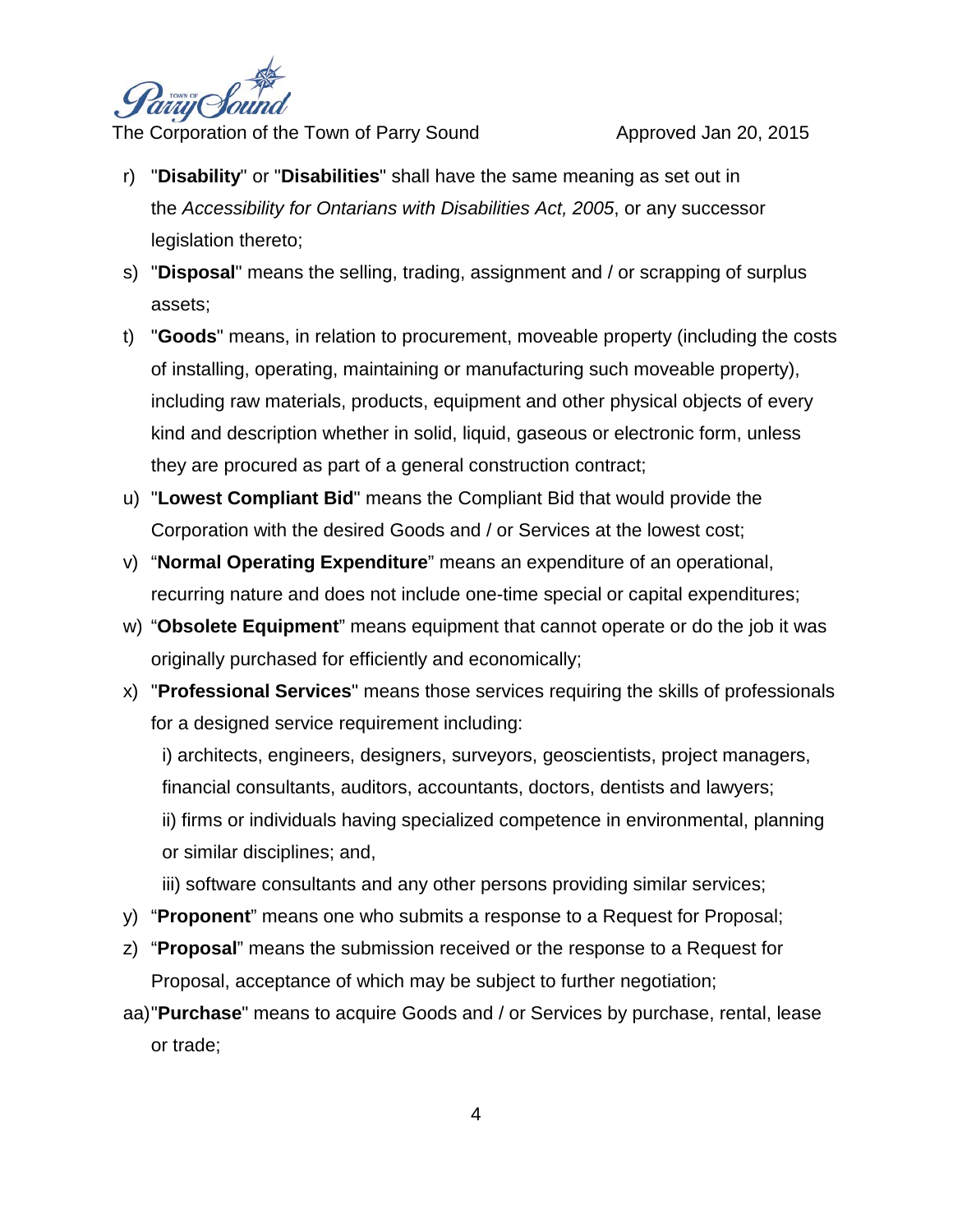

- bb)"**Purchase Order**" means written authorization to purchase goods and services, on a form provided by the Corporation.
- cc) "**Quote**" means a written estimate submitted to the Corporation in response to an information request for the cost of providing goods, services or construction to the Corporation;
- dd)"**Request for Expression of Interest**" or "**RFEOI**" means a public request made by the Corporation seeking responses from potential suppliers for the purpose of compiling a list of suppliers who may be interested in providing Goods and / or Services to the Corporation from time to time. Receipt of an expression of interest by the Corporation does not create any obligation between the potential supplier and the Corporation, but may be a precondition to qualifying for subsequent Bid Solicitations issued by the Corporation;
- ee)"**Request for Pre-Qualification**" or "**RFPQ**" means a public request by the Corporation seeking submissions outlining the experience, financial strength, education, background and significant personnel of potential suppliers who may, from time to time, qualify to supply Goods and / or Services to the Corporation;
- ff) "**Request for Proposal**" or "**RFP**" means a request for proposals from proponents for goods, services or construction and is generally based on providing a solution to objectives stated within applicable terms of reference. The request document must clearly state the evaluation criteria, price may not be the primary evaluation factor and subsequent award recommendation;
- gg)"**Request for Quotation**" or "**RFQ**" means a public request for quotation for the pprovision of goods, services or construction to the Corporation based on defined requirements and where a clear solution exists;
- hh)"**Request for Tender**" or "**RFT**" means a public request for tenders for the provision of goods, services or construction to the Corporation based on defined requirements and where a clear solution exists;
- ii) "**Services**" means intangible products that do not have a physical presence and includes Professional Services. No transfer of possession or ownership takes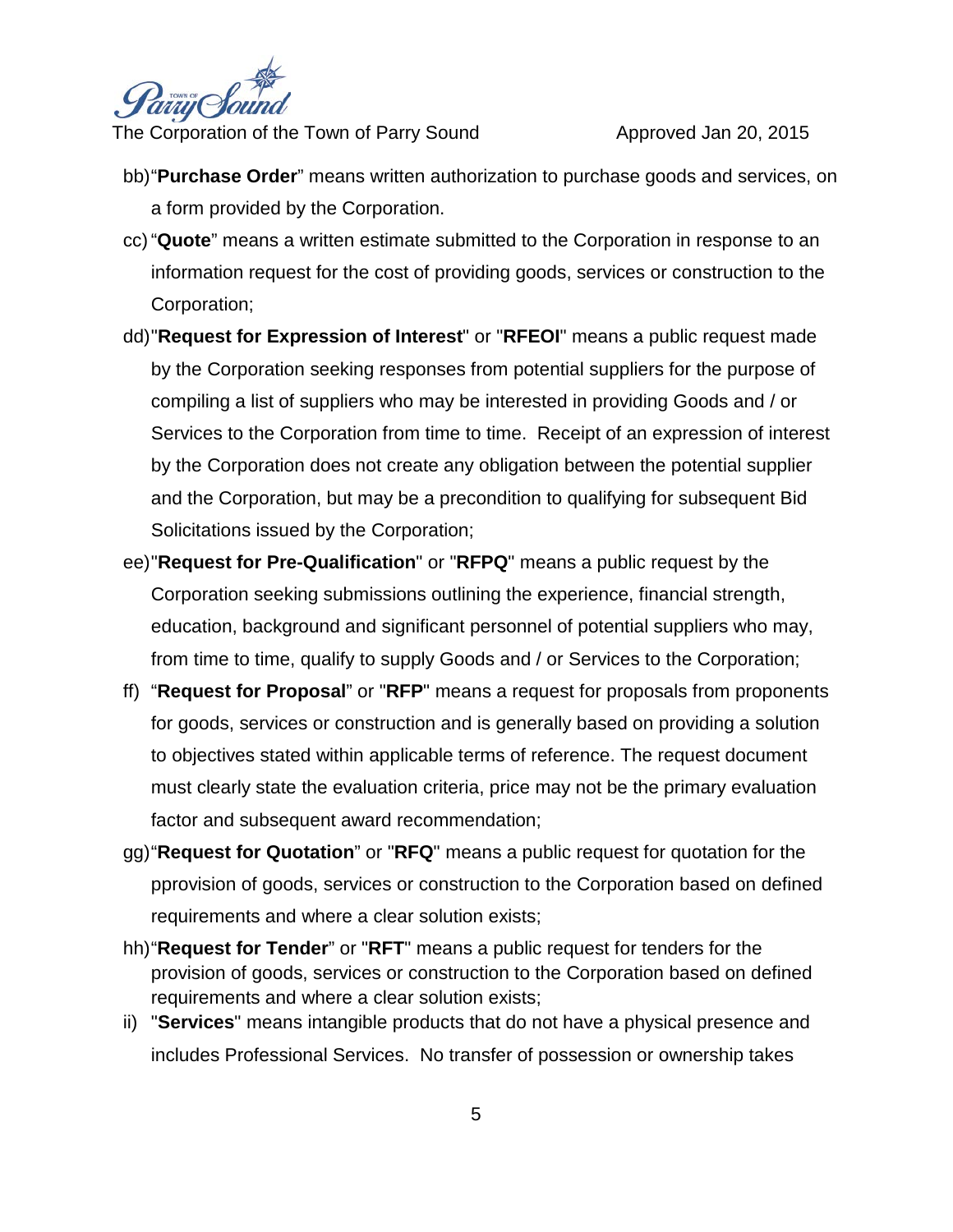

place when services are sold and they: 1) cannot be stored or transported; 2) are instantly perishable; and 3) come into existence at the time they are bought and consumed;

- jj) "**Single Source**" means the non-competitive procurement process to acquire Goods and / or Services from a specific supplier even though there may be more than one supplier capable of delivery of the same Goods and / or Services;
- kk)"**Sole Source**" means there is only one source of the Goods and / or Services that meets the requirements of the Corporation;

#### ll) "**Special Circumstance**" means

i) an event that is exceptional or could not be foreseen and is likely to pose a threat to the health, safety or welfare of the public;

ii) an event that, unless immediately addressed is likely to cause significant loss or damage to property;

iii) an event that has disrupted any essential service that need to be reestablished without delay;or

iv) an emergency as defined in the *Emergency Management Act, R.S.O. 1990, c E.8*, as amended, or any successor legislation thereto;

- mm) "**Tender**" means an offer submitted to the Corporation in response to a formal request for the cost of providing goods, services or construction to the Corporation;
- nn)"**Tenderers**" means a person, agent, company or other entity that formally responds to a call for tenders by submitting a price to do the work or provide the product;
- oo)"**Total Acquisition Costs**" means that the financial limits are based on the sum of all the costs to be paid to the supplier, any applicable taxes and less any rebates;
- pp)"**Two Envelope Process**" means a Request for Proposal where the proposal details and price information are submitted in separate envelopes within the submission package and designed to permit review and evaluation of proposal content without the knowledge or influence of price.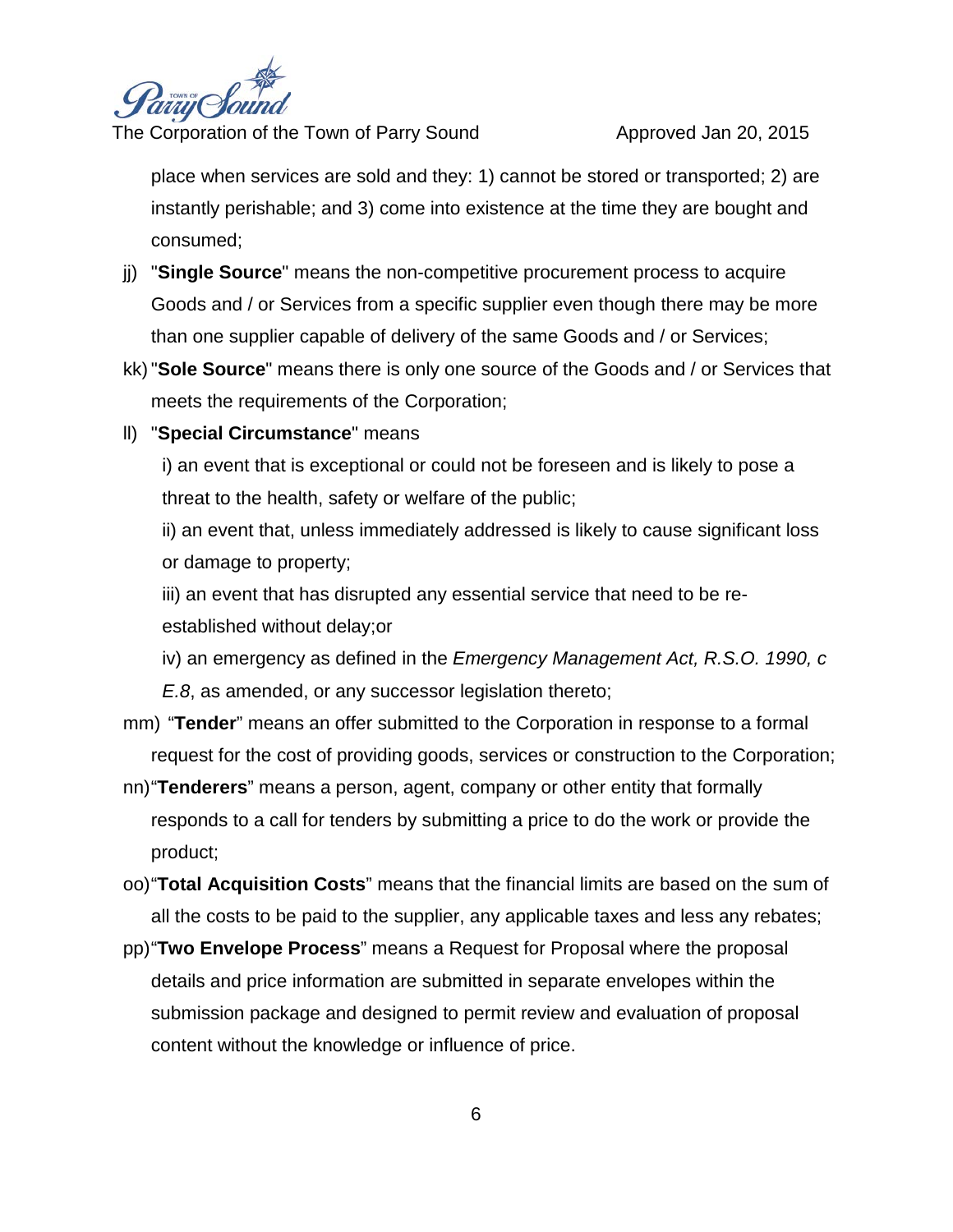

### **Interpretation**

- 1. Wherever this By-law refers to a person or thing with reference to gender or the gender neutral, the intention is to read the By-law with the gender applicable to the circumstances;
- 2. The dollar values stated are in terms of Total Acquisition Cost
- 3. Schedule "A" Purchasing Exemptions is incorporate into this By-law;
- 4. Schedule "B" Purchasing and Execution Authority is incorporated into this By-law;
- 5. Schedule "C" Chart of Bid Irregularities is incorporated into this By-law;

# **Application**

- 1. The procedures prescribed in this policy shall be followed to make an award or to make a recommendation of an award to Council.
- 2. Every person who purchases goods and services shall exercise that authority in a responsible manner consistent with public purchasing practices and procedures and in accordance with the applicable laws of the Province of Ontario, the Government of Canada and the regulations made pursuant to this policy. All purchases must be approved by the Department Director or their Designate.
- 3. The methods of purchasing outlined in this policy shall not apply to the purchase of those Goods and Services outlined in Schedule "A".
- 4. This provision provides authority for the purchase of Goods and Services outlined in Schedule "A" as long as the funding is available in the Budget.
- 5. Any Contracts necessary to complete the purchase of Goods and / or Services outlined in Schedule "A" shall be signed by the appropriate Document Execution Authority for "Single Source" as set out in Schedule "C", up to the prescribed limit that:
	- a) The Contract has been prepared in a form satisfactory to the CAO;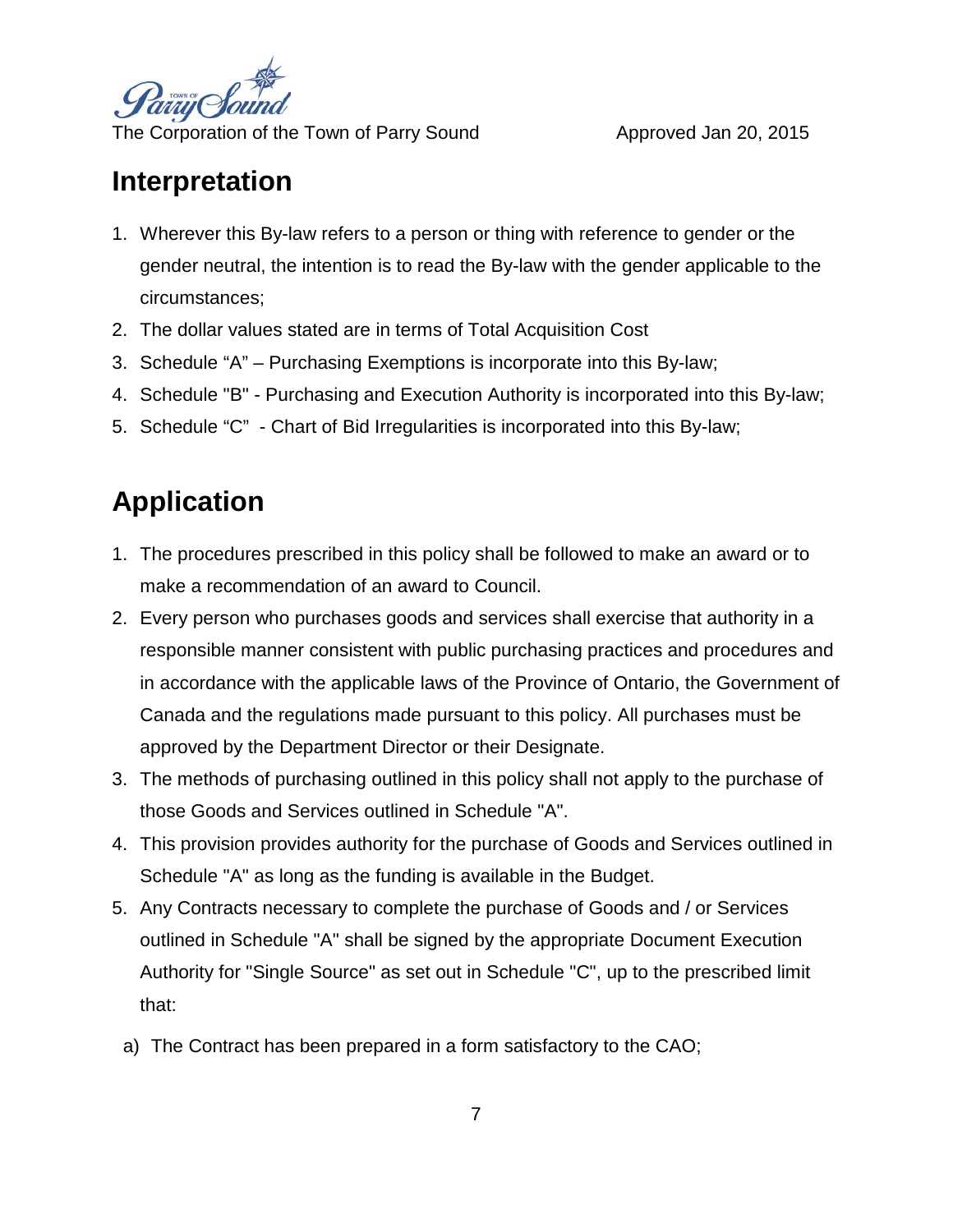

- b) Any financial securities and insurance required under the Contract are satisfactory to the Director of Finance and POA Court Services; and
- c) Funding is available in the Budget.

## **Application for Approved Funds**

- 1. The exercise of authority to award a contract is subject to the identification and availability of sufficient funds in appropriate accounts within Council's approved Budget.
- 2. Where goods and services are routinely purchased or leased on a multi-year basis, the exercise of authority to award a contract is subject to:
	- a) The identification and availability of sufficient funds in appropriate accounts for the current year within Council approved Budgets,
	- b) The requirement for the goods or services will continue to exist in subsequent years and, in the opinion of the Director, the required funding can reasonably be expected to be made available.
- 3. All purchase requests for contracts for which sufficient funds are not available and identified shall be rejected unless the deficiency is minimal and alternative funding has been identified and approved by the CAO or Council.

## **Trade Agreements**

- 1. Purchasing by the Corporation may be subject to the provisions of trade agreements.
- 2. Where an applicable trade agreement supercedes and is in conflict with this policy, the trade agreement shall take precedence.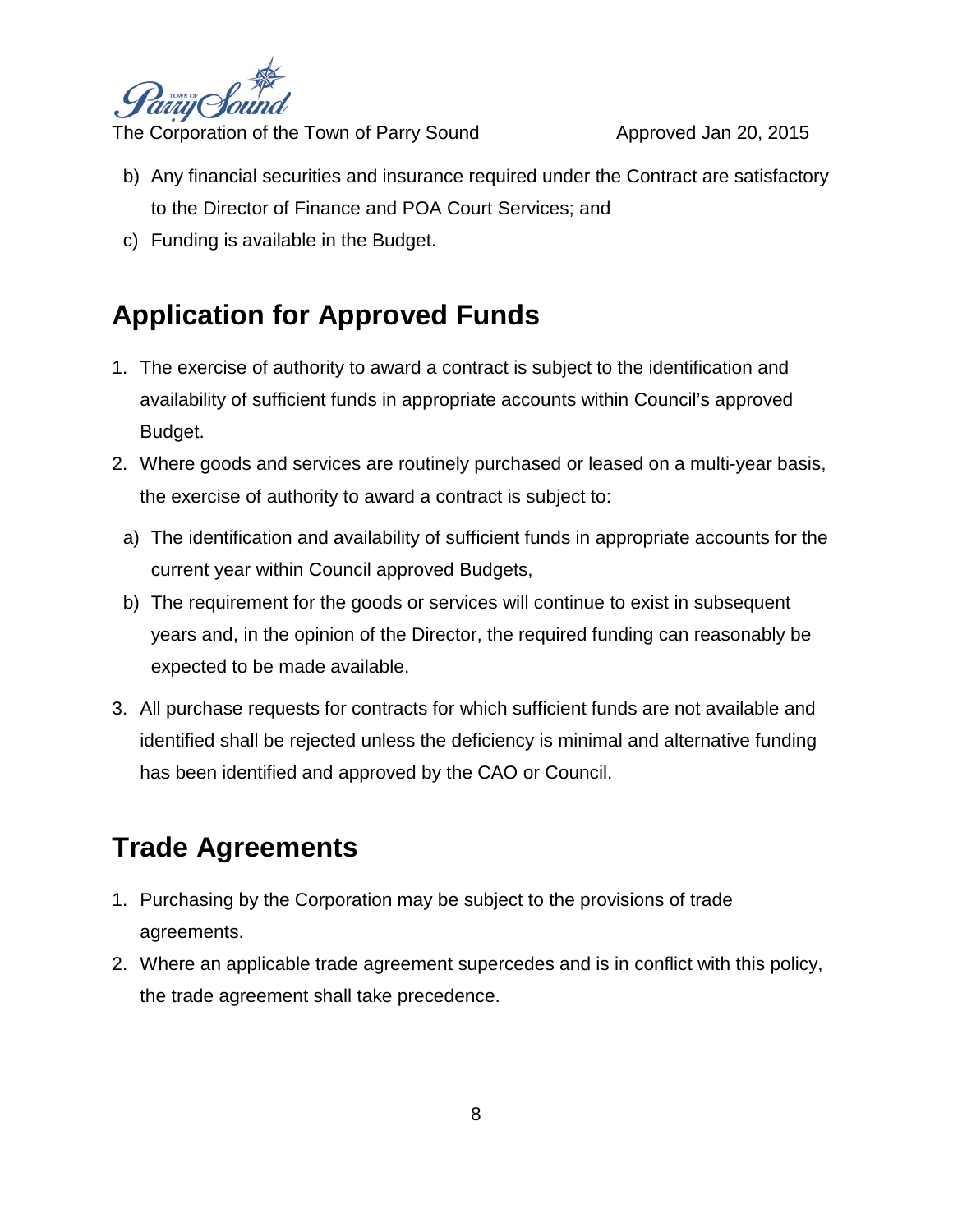

3. The Director of Finance, or designate, shall advise the appropriate departmental Director when a purchase may not conform to an applicable trade agreement as early as possible.

## **Accessibility**

- 1. Pursuant to the *Accessibility* for *Ontarians with Disabilities Act, 2005,* as amended, in deciding to purchase goods or services, the Corporation will have regard for persons with disability. The Corporation is committed to accessibility principles and is taking steps to improve accessibility in accordance with the Act.
- 2. Suppliers and contractors providing service to the Corporation may, as required by the *Accessibility for Ontarians with Disabilities Act* or subsequent legislation, be required to sign a "Third Party Declaration" related to their training in accessibility requirements.

# **Advertising of Purchasing Opportunities**

- 1. Purchases requiring a RFP or RFT shall, as a minimum, be advertised:
- a) On the Corporation's website from the date that the Bid Solicitation is issued up to and including the date on which the Bid Solicitation closes; and / or
- b) One time, at least seven (7) calendar days before the Bid Solicitation closes, in a local newspaper that has circulation within the Town of Parry Sound.
- 2. Any person responsible for a purchase may advertise purchases for lesser amounts if he or she determines that it is in the Corporation's best interest.
- 3. Advertising is not required for services that may be provided only by any of the following licensed professionals: medical doctors, dentists, nurses, pharmacists, veterinarians, engineers, land surveyors, architects, accountants, lawyers, paralegals and notaries.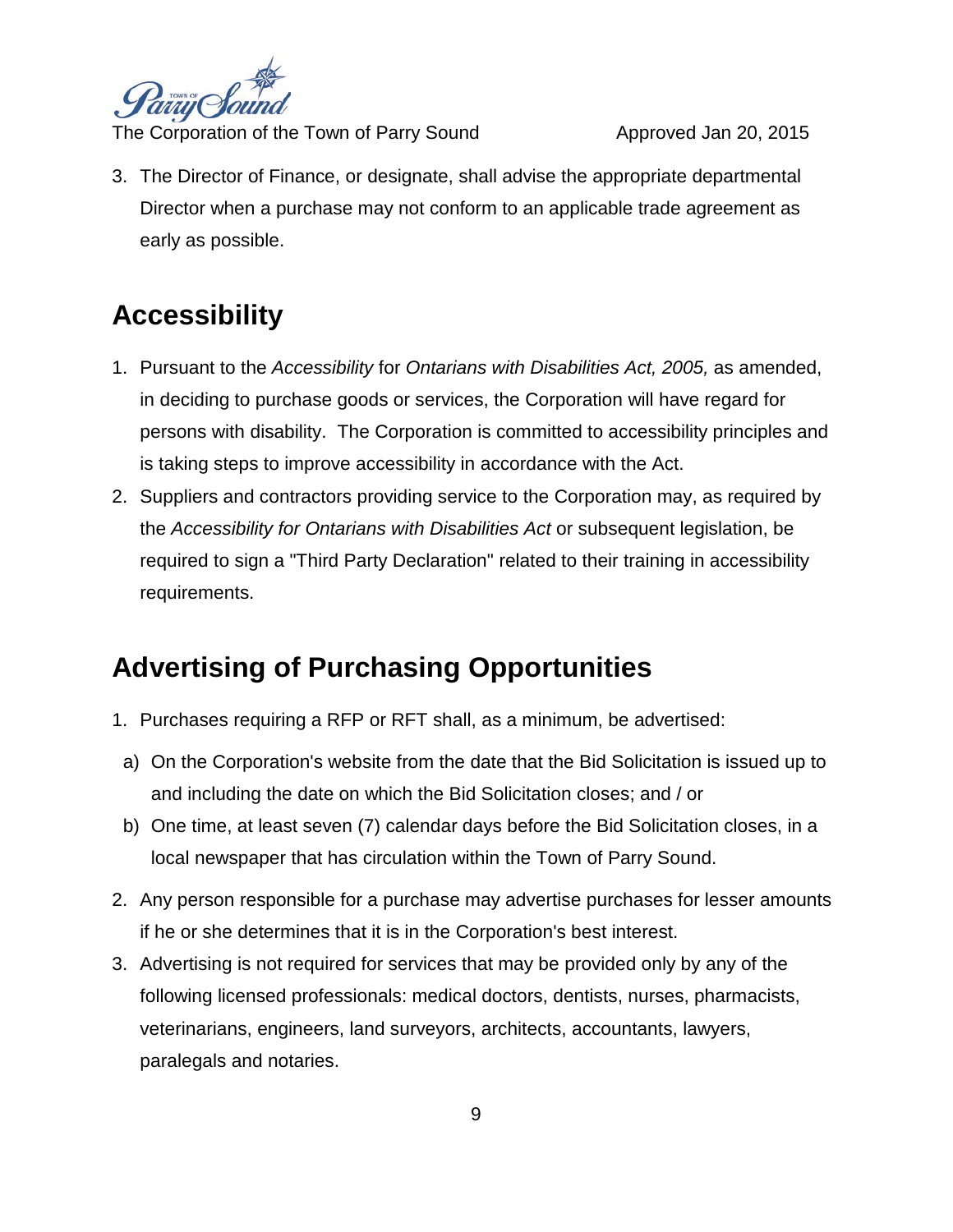

# **Cancellation of Request for Quotation, Proposal or Tender**

1. A Director, with the concurrence of the CAO, may cancel a Request for Quotation, Proposal or Tender at any time up to contract award, and shall ensure that the confidentiality of any bid submitted is maintained in accordance with the provisions of the Municipal Freedom of Information and Protection of Privacy Act, as amended.

# **Standard Procurement Procedures**

1. The purchasing methods described in this by-law do not apply to the items outlined in Schedule A of this policy.

### **Request for Pre-Qualification of Acceptable Suppliers**

- 1. The Corporation may conduct a Request for Pre-Qualification to develop a list of suppliers that may be eligible to submit a Bid on subsequent Bid Solicitations or to develop a roster of suppliers for Professional Services.
- 2. Pre-Qualification may be considered in the following circumstances:
	- a) The work will require substantial project management by the Corporation and could result in substantial cost to the Corporation if the supplier is not appropriately experienced;
	- b) The Goods and / or Services to be purchased must meet national safety standards;
	- c) The work involves complex, multi-disciplinary activities, specialized expertise, equipment, materials or financial requirements;
	- d) Miscellaneous repairs and services as required by the Corporation such as plumbers, electricians, and drywall contractors;
	- e) There could be substantial impact on the Corporation's operations if the work is not satisfactorily performed the first time; or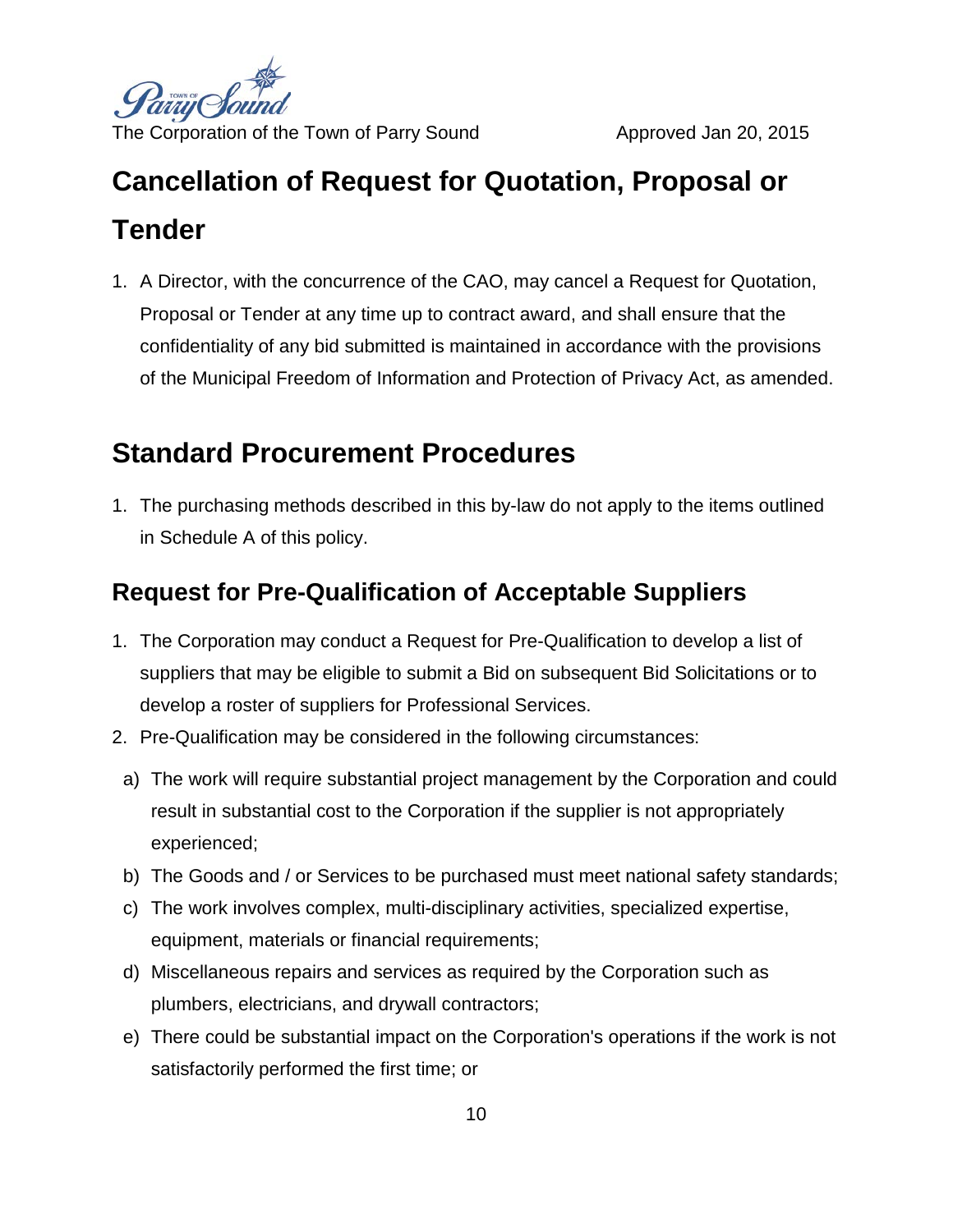

- f) Any other circumstances deemed appropriate by the CAO or departmental Director.
- 3. An RFPQ shall be provided to the potential suppliers setting out the criteria for prequalification which may include, but are not limited to:
	- a) Experience on similar work (firm and staff assigned);
	- b) References provided from other customers for similar work;
	- c) Verification of applicable licences and certificates;
	- d) Health and safety policies and staff training; and
	- e) Financial capability.
- 4. Supplier submissions will be evaluated and ranked and a short list of pre-qualified suppliers will be invited to participate in the second step of the two-step purchasing process being a Request for Proposal or a Request for Tender.
- 5. An RFPQ is not a legal offer but only an invitation for suppliers to make offers to the Corporation.

### **Low Value Purchases - Purchases of \$2,000 or Less**

- 1. Department Directors and / or their Designates shall have authority to make purchases to meet the requirements of the municipality for the acquisition of goods, services or constructing having a value of \$2,000 or less.
- 2. Only purchases that can be demonstrated to have been made at Fair Market Value shall be made.
- 3. Purchase Orders are not required, unless requested by the vendor.
- 4. All disbursements shall be evidenced by vouchers or invoices approved by the Department Director or designate whom has authority to approve the purchase.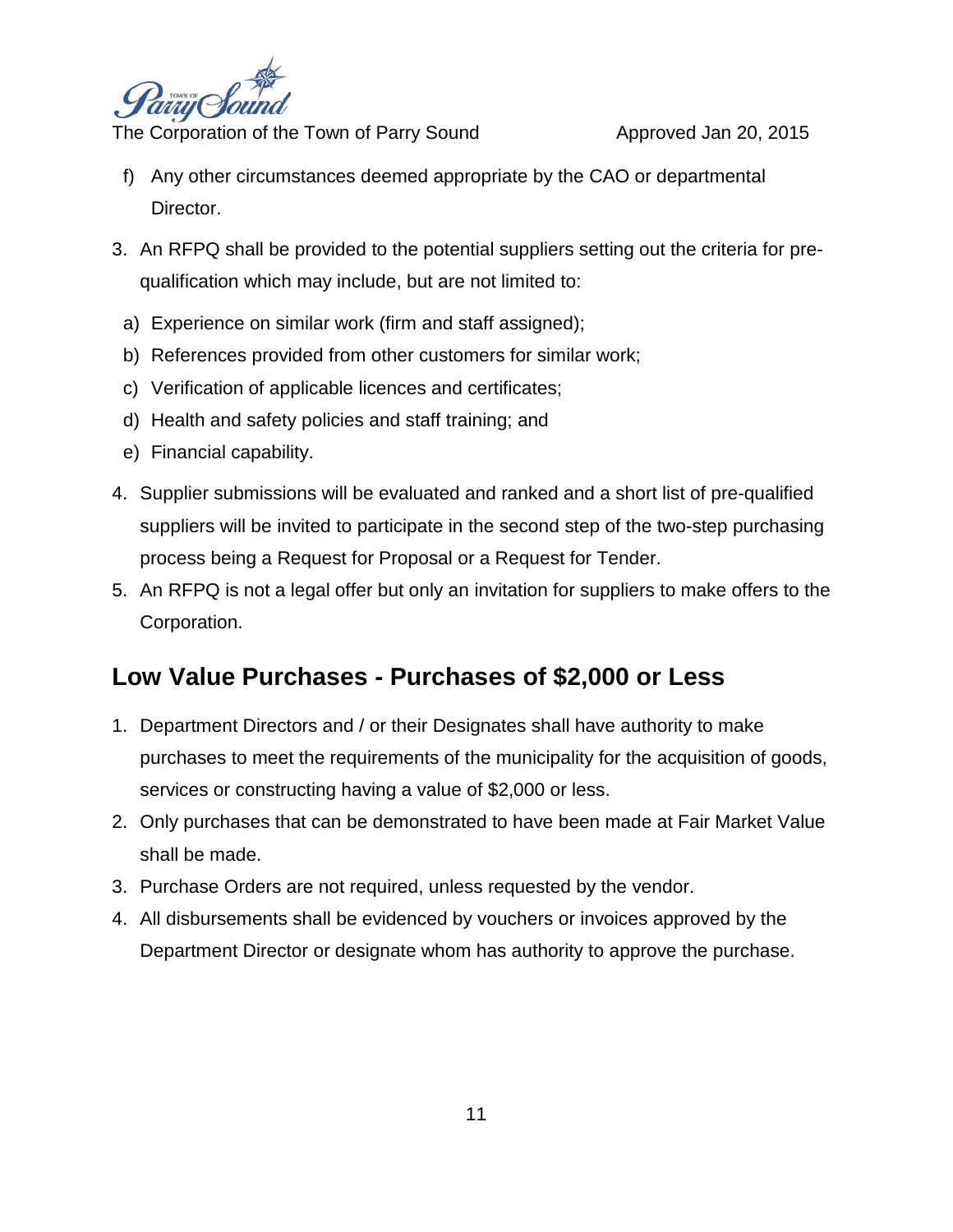

#### **Informal Quotations - Purchases between \$2,001 and \$9,999**

- 1. Purchases estimated between \$2,001 and \$9,999 shall be handled by the Department Director, or Designate, obtaining a minimum of 2 quotes which shall be evaluated on price and the criteria outlined in the quote request. Evidence of the gathering of quotes shall be made on the back of the office copy of the Purchase Order (or attached to the Purchase Order if necessary).
- 2. Quotes need not be obtained if the purchase qualifies for Single Source or Sole Source purchases
- 3. Purchase Orders must be completed by the Department Director or their Designate and signed. The Purchase Order is to include the quoted price from the supplier.

# **Request for Quotation (Formal) - Purchases between \$10,000 and \$29,999**

- 1. The Department Director shall prepare the prescribed form which shall include the following information:
	- a) The specifications for the goods and services required;
- b) The name and address of the municipality and person to whom the quotes should be directed;
- c) The date and time of closing for the receiving of quotes;
- d) Required delivery date.
- 2. Invitations to submit quotes shall be directed to a minimum of three suppliers (where possible). The Department Director shall keep a list of suppliers who have been invited to quote with the objective of getting the best value for the municipality.
- 3. Quotations received by the Corporation must be in writing and include specifications of products/services being quoted, supplier's company name, name of individual supplying the quote, date of the quote, amount of the quote and delivery date.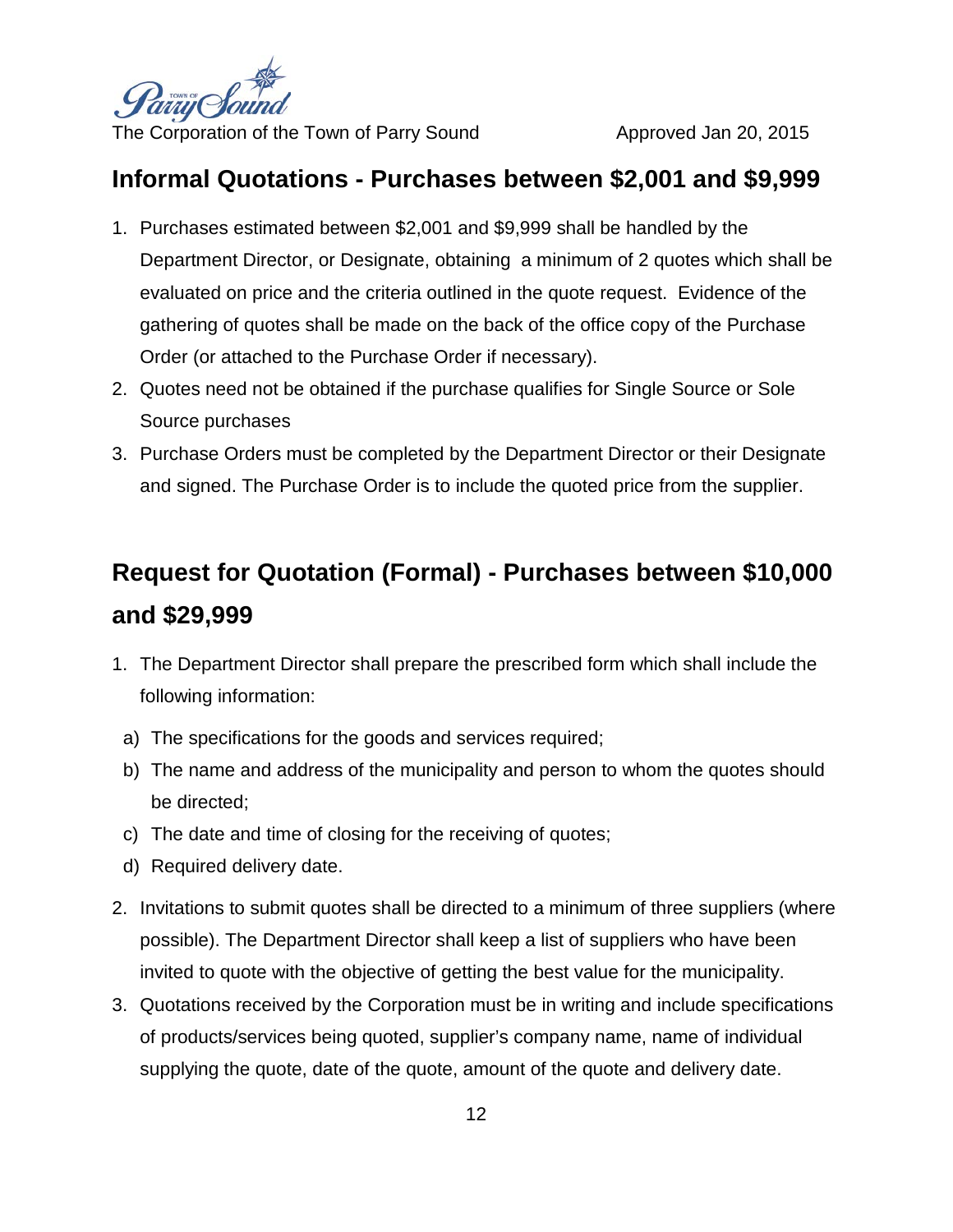

- 4. The Department Director shall issue a Purchase Order for the selected supplier if the proposed expenditure has been approved in the current year's budget.
- 5. The Department Director shall prepare a recommendation to forward to Council for approval if the proposed expenditure has not been approved in the current year's budget. Once Council has passed a resolution approving the expense, a Purchase Order should be issued quoting the resolution number.
- 6. Any Bid irregularities shall be dealt with in accordance with Schedule "D"
- 7. Quotes shall remain confidential until after the date and time of closing.

### **Request for Tender - Purchases Greater than \$30,000.00**

- 1. A Request for Tender shall be used for purchases exceeding \$30,000 where all the following criteria apply:
- a) Two or more sources are considered capable of supplying the requirement;
- b) The requirement is adequately defined to permit the evaluation of tenders against clearly stated criteria;
- c) The market conditions are such that tenders can be submitted on a common pricing basis;
- d) It is intended that the Lowest Compliant Bid will be accepted;
- e) Sufficient funds are available and identified in appropriate accounts within Council approved budgets, except in an emergency situation;
- f) Any Bid irregularities shall be dealt with in accordance with Schedule "D"
- g) The provisions of this By-law are complied with.
- 2. The Request for Tender becomes due a minimum of two (2) weeks subsequent of the advertisement date.
- 3. Tenders received are opened in the presence of the Department Director, a member of Council and the CAO or Designate, as well as anyone from the General Public.
- 4. Tenders are reviewed by the applicable staff/consultant and a written report prepared and presented to Council recommending the award of the contract to the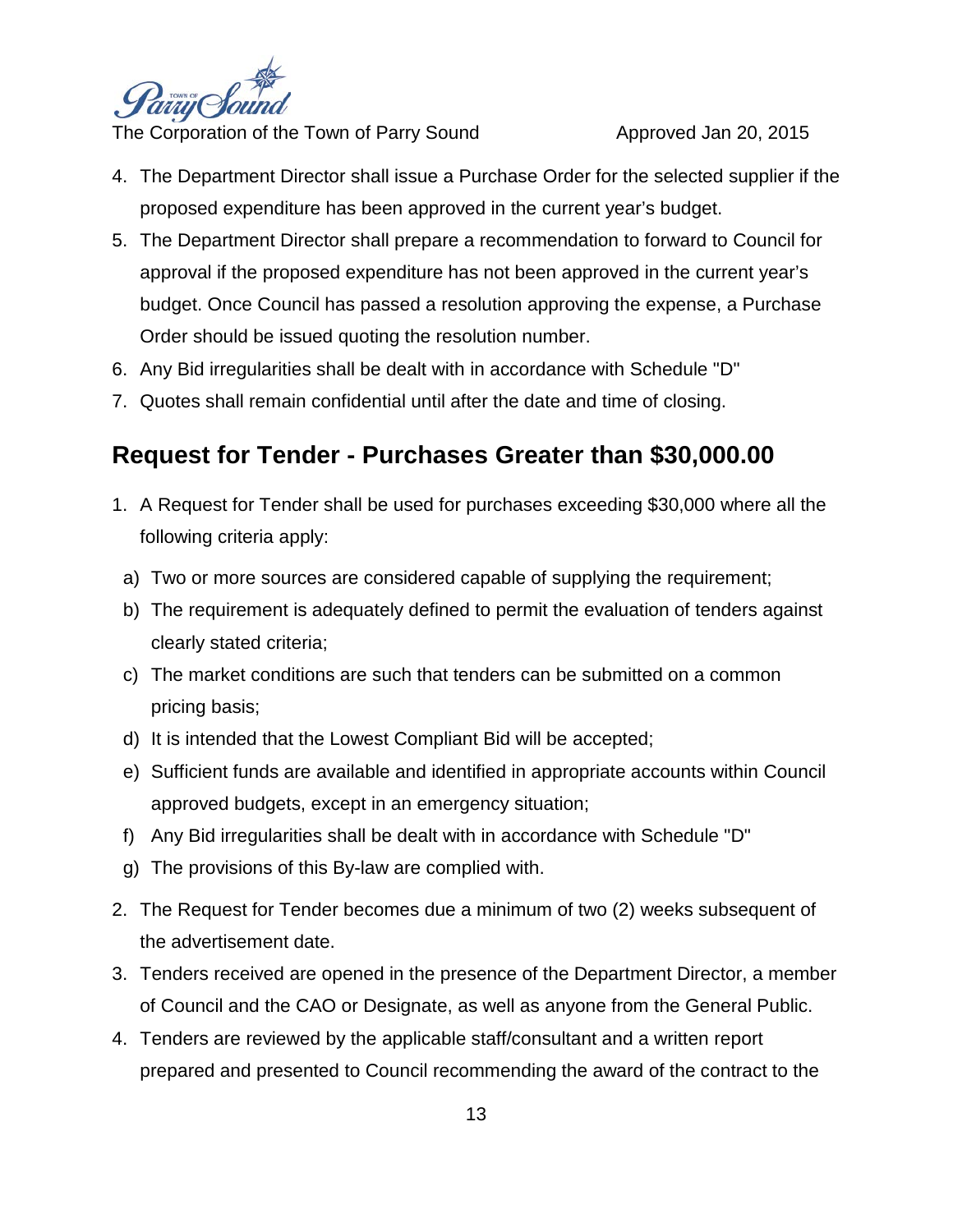

supplier meeting all mandatory requirements and providing best value as stipulated in the Request for Tender and is the lowest price.

5. Final acceptance of Tenders must be by resolution of Council.

### **Request for Proposal - Purchases Greater than \$10,000**

- 1. A Request for Proposal may be issued where the Method of Purchasing meets one or more of the following criteria:
- a) The Purchase is required as a result of a particular problem, requirement or objective;
- b) The selection of the supplier depends more upon the effectiveness of the proposed solution rather than the price alone;
- c) The precise Goods and / or Services, or the specifications therefor are not known and are not definable and it is expected that the suppliers will further define them.
- 2. The Request for Proposal shall include the evaluation criteria to be used in the final awarding of the contract.
- 3. The Request for Proposal may require the use of a Two Envelope response. The first envelope will contain the form of proposal and corporate and key personnel qualifications, methodology, schedule and other technical requirements of the Bid Solicitation. The second envelope will contain the proposed fee for the services, and will only be opened once the qualitative analysis has been completed. All Bids will be evaluated based on the evaluation criteria outlined in the Bid Solicitation by an evaluation team consisting of members of the requesting Department, and others as appointed.
- 4. Any Bid irregularities shall be dealt with in accordance with Schedule "B".
- 5. Final acceptance of Proposals must be by resolution of Council.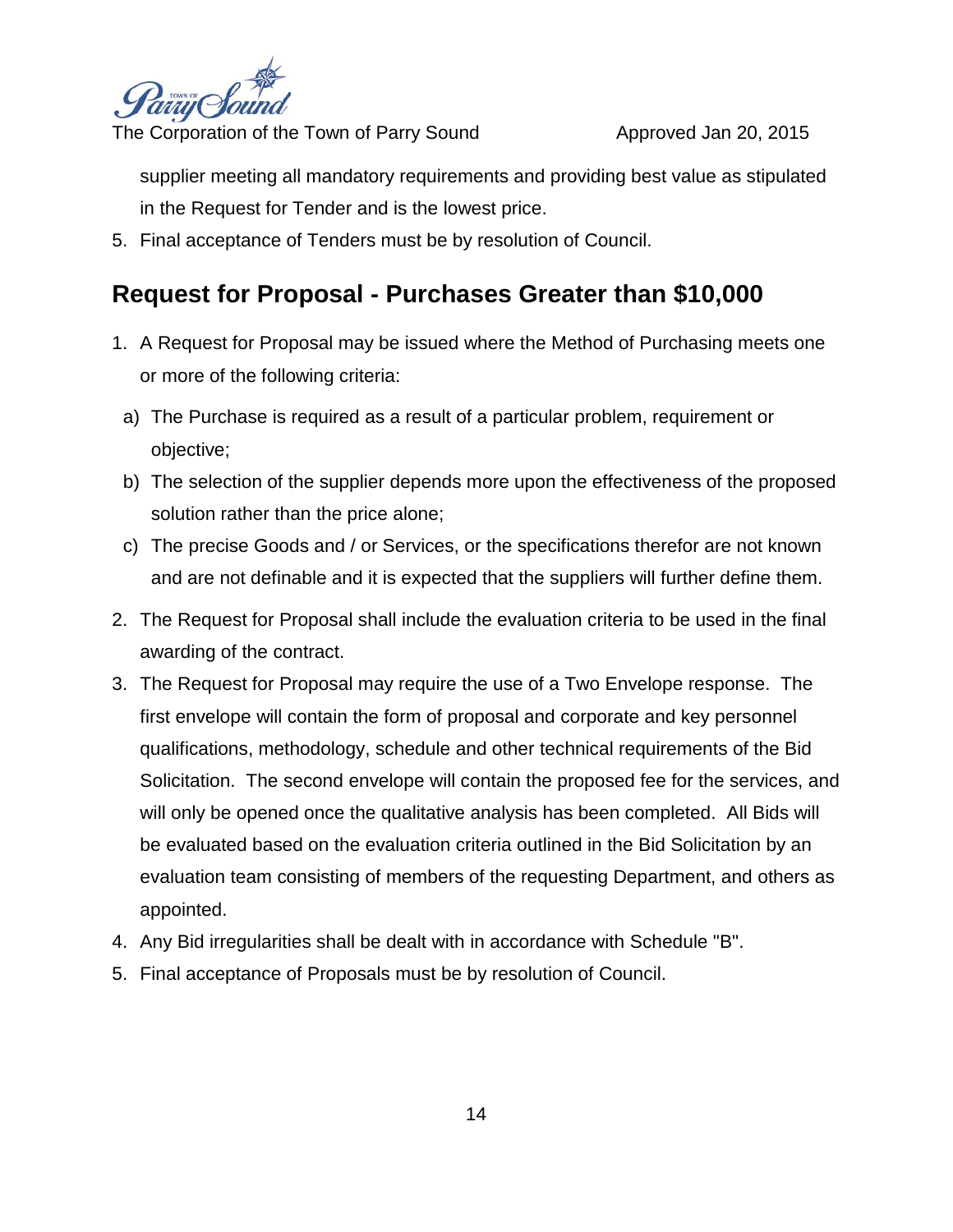

#### **Special Circumstance Purchases**

- 1. Purchases that are required to respond to a Special Circumstance, as defined in this Policy, shall be authorized in accordance with Schedule "C". All such purchases must be reported to the Director of Finance and POA Court Services and the CAO the following business day.
- 2. Contracts required to effect Special Circumstance purchases shall be signed in accordance with the Document Execution Authorities set out in Schedule "C".
- 3. The CAO may enter into a contract for the provision of services under a qualifying special circumstance. Any contractual agreements must then be approved by Council at its next Council meeting
- 4. Where an emergency exists requiring the immediate procurement of goods, services and construction, the CAO may authorize the purchase required by the most expedient and economical means.
- 5. During working hours the CAO or designate shall be contacted to approve the applicable purchase.
- 6. After working hours the Department Director may arrange to make the applicable purchase and provide the relevant documentation and rationale in a timely manner to the Administration and Finance departments for review of the CAO or designate and the Director of Finance or designate.
- 7. When such action is taken as outlined above, the CAO shall report such action to Council forthwith.

### **Single Source Purchases**

- 1. Bid Solicitations are not required for Single Source Purchases, provided that any of the following conditions apply:
	- a) A Sole Source is being recommended;
	- b) The compatibility of a Purchase with existing equipment, product standards, facilities or service is a paramount consideration;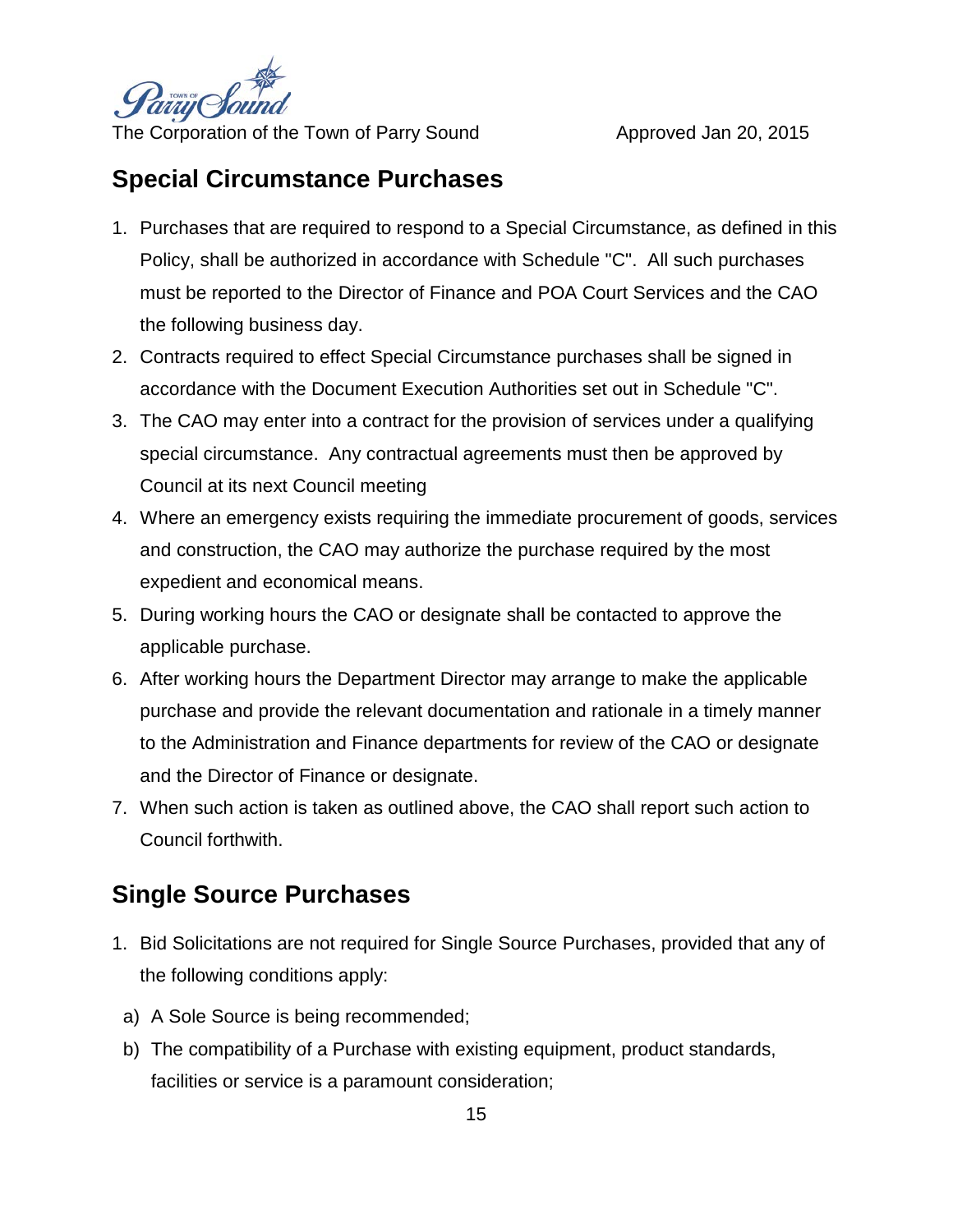

- c) A Good is purchased for testing or trial use;
- d) There is an absence of competition for technical reasons and the Goods and / or Services can only be supplied by a particular supplier;
- e) An unforeseeable situation of urgency exists and the Goods and / or Services cannot be obtained in time by means of open procurement procedures;
- f) The Corporation has a rental contract with a purchase option and such purchase option is beneficial to the Corporation;
- g) For matters involving security, police matters or confidential issues, in which case a purchase may be made in a manner that protects the confidentiality of the supplier or the Corporation;
- h) There are no bids in response to a Bid Solicitation;
- i) A roster for Professional Services has been developed.
- 2. All purchases shall be authorized in accordance with the Purchasing Authorities set out in Schedule "C" and all Contracts shall be signed in accordance with the Document Execution Authorities set out in Schedule "C".

#### **Negotiation Method**

- 1. Notwithstanding that Negotiation may be a component of another procurement process, Negotiation may be used for the procurement of goods, services or construction when any of the following conditions exist:
	- a) The required Goods and / or Services are in short supply;
	- b) Competition is precluded due to the existence of any patent right, copyright, technical secret or control of raw material;
	- c) A Sole Source is being recommended;
	- d) Two (2) or more identical Bids are received;
	- e) The Lowest Compliant Bid received meeting all specifications exceeds the Budget amount;
- f) The extension of an existing Contract would be more effective;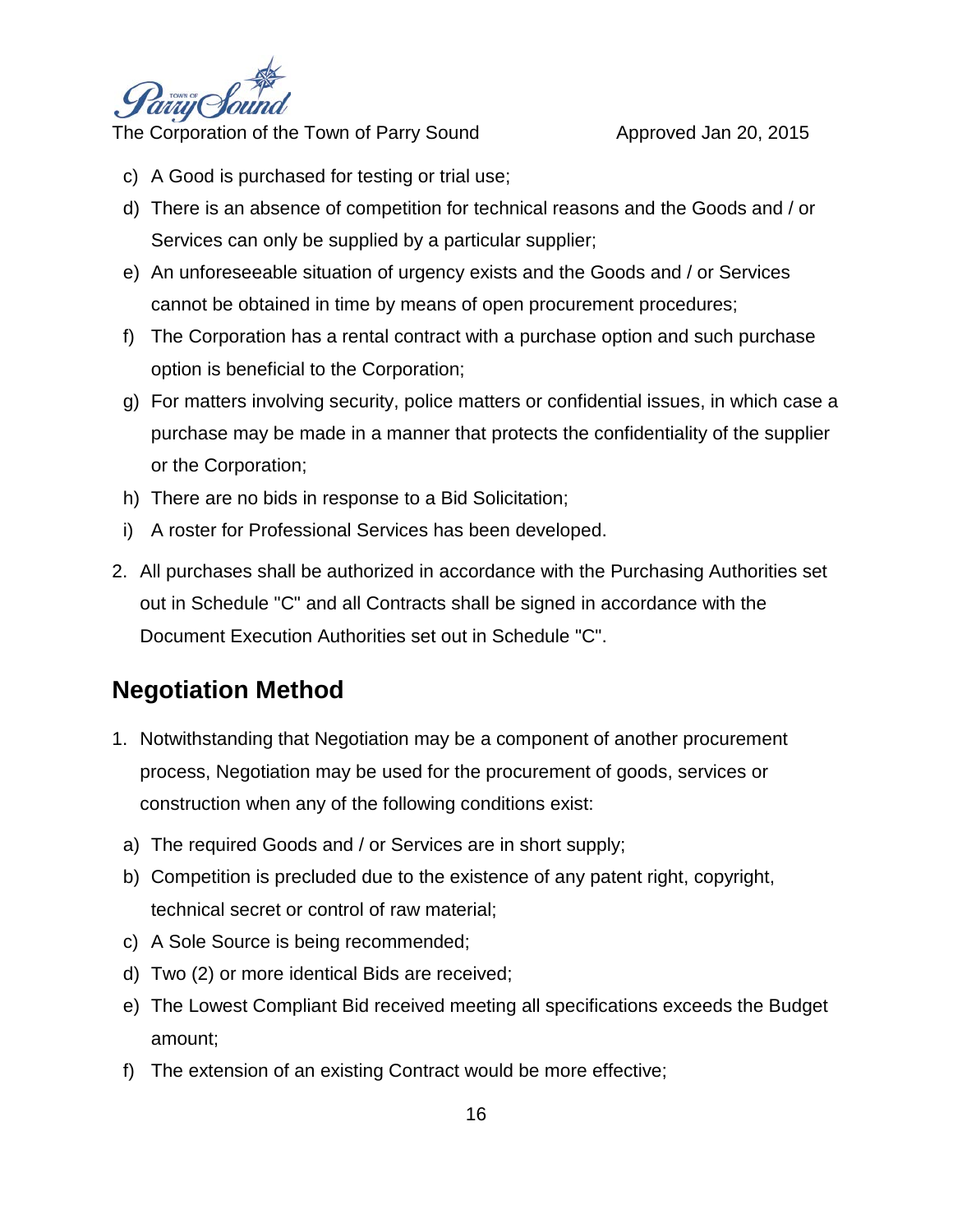

- g) Only one (1) Bid is received in response to a Bid Solicitation;
- h) The Bid Solicitation process has been cancelled without Award;
- i) A roster for Professional Services has been developed;
- j) There is Council authorization to do so.
- 2. All purchases shall be authorized in accordance with the Purchasing Authorities set out in Schedule "C" and all Contracts shall be signed in accordance with the Document Execution Authorities set out in Schedule "C"

### **Roster for Professional or Specialized Services**

- 1. An RFPQ or RFEOI may be conducted for the purpose of developing a roster of qualified suppliers of Professional or Specialized Services for groups of projects requiring similar and particular expertise. While the use of a roster is strictly optional, the associated RFPQ or RFEOI shall be conducted in accordance with this policy.
- 2. The Department Director shall provide the relevant information regarding the Professional Services and required expertise.
- 3. The Department Director will prepare the RFPQ or RFEOI, inviting interested suppliers to submit Bids outlining, among other things, their qualifications, availability, recent project experience, key personnel, and roles, and sufficient references satisfactory to the Director for work of a similar nature.
- 4. An evaluation team consisting of members of the requesting department shall analyze and evaluate the responses received using the criteria outlined in the RFPQ or RFEOI to select a number of qualified suppliers of Professional or Specialized Services which shall be placed on a roster.
- 5. On subsequent projects, suppliers of Professional or Specialized Services may be selected from the roster to submit detailed proposals in response to a Bid Solicitation, in accordance with this policy. The requesting department shall invite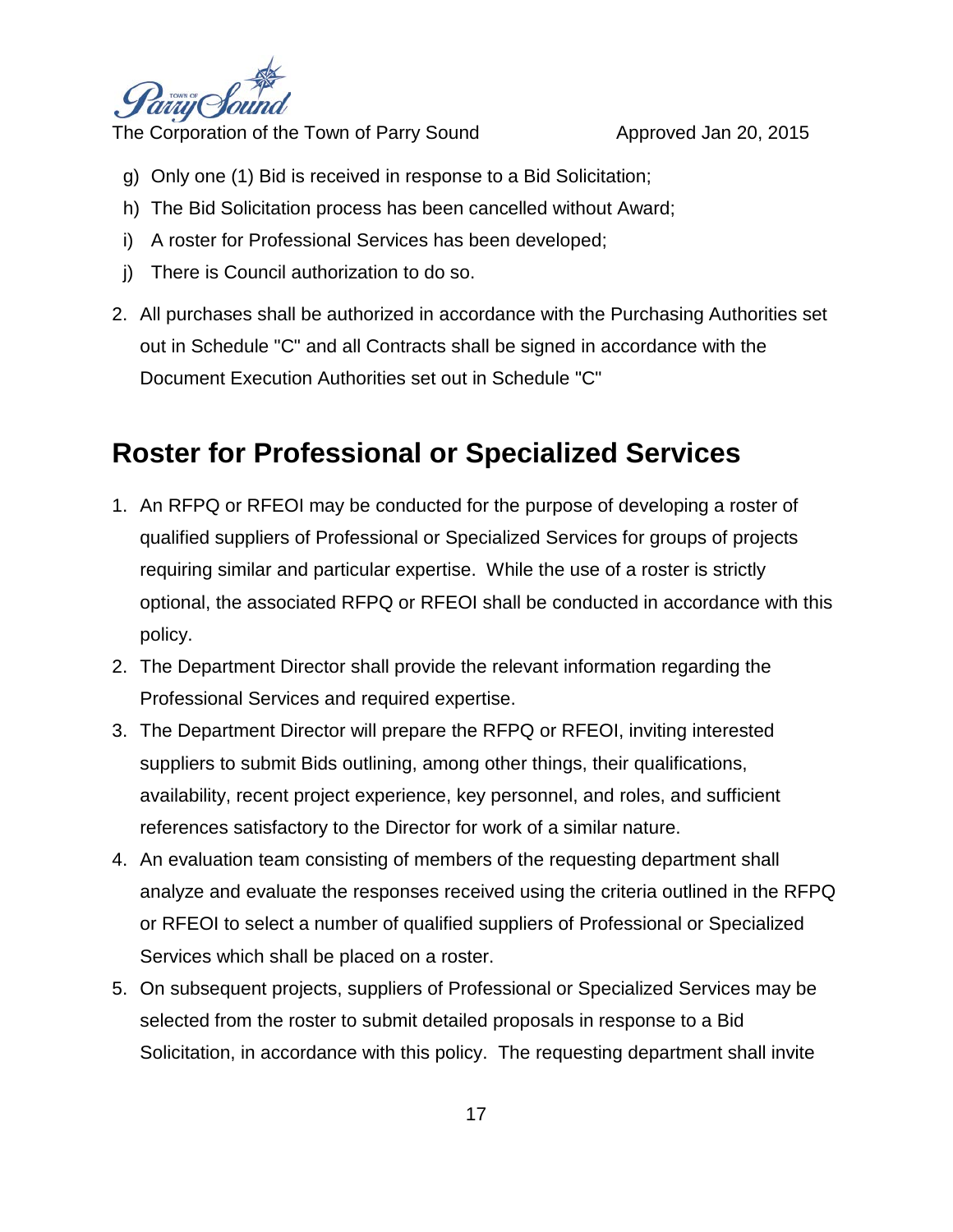

suppliers on the roster to provide Services, using best efforts to equally distribute opportunities amongst the suppliers on the roster.

- 6. Alternatively, a supplier may be selected from the roster to submit a Bid for Professional or Specialized Services, in accordance with the requirements for Single Source or Negotiated purchases.
- 7. Rosters shall be updated at least once every three (3) years.

# **Petty Cash**

- 1. Cash purchases (petty cash) may be used by approved departments in accordance with established procedures and where the value is less than \$50.00.
- 2. They are not to be grouped to achieve larger purchases.

### **Purchase Orders**

The following procedures shall be observed whenever there is a requirement for a Purchase Order as required by this policy.

- 1. Upon issuance of a Purchase Order, the Department Director or Delegate shall indicate a description, actual or estimated price, applicable taxes, a total cost, the correct general ledger account, the date, vendor name and Department Director or Delegate's signature.
- 2. The Purchase Order is in triplicate and the copies should be forwarded as follows:
	- a) Copy 1: White Forwarded to the supplier either by mail or hand delivery
	- b) Copy 2: Yellow Forwarded to the Accounts Payable clerk
	- c) Copy 3: Pink Forwarded to the Accounts Payable clerk for future matching to the invoice before forwarding to the correct Department Director or Delegate for approval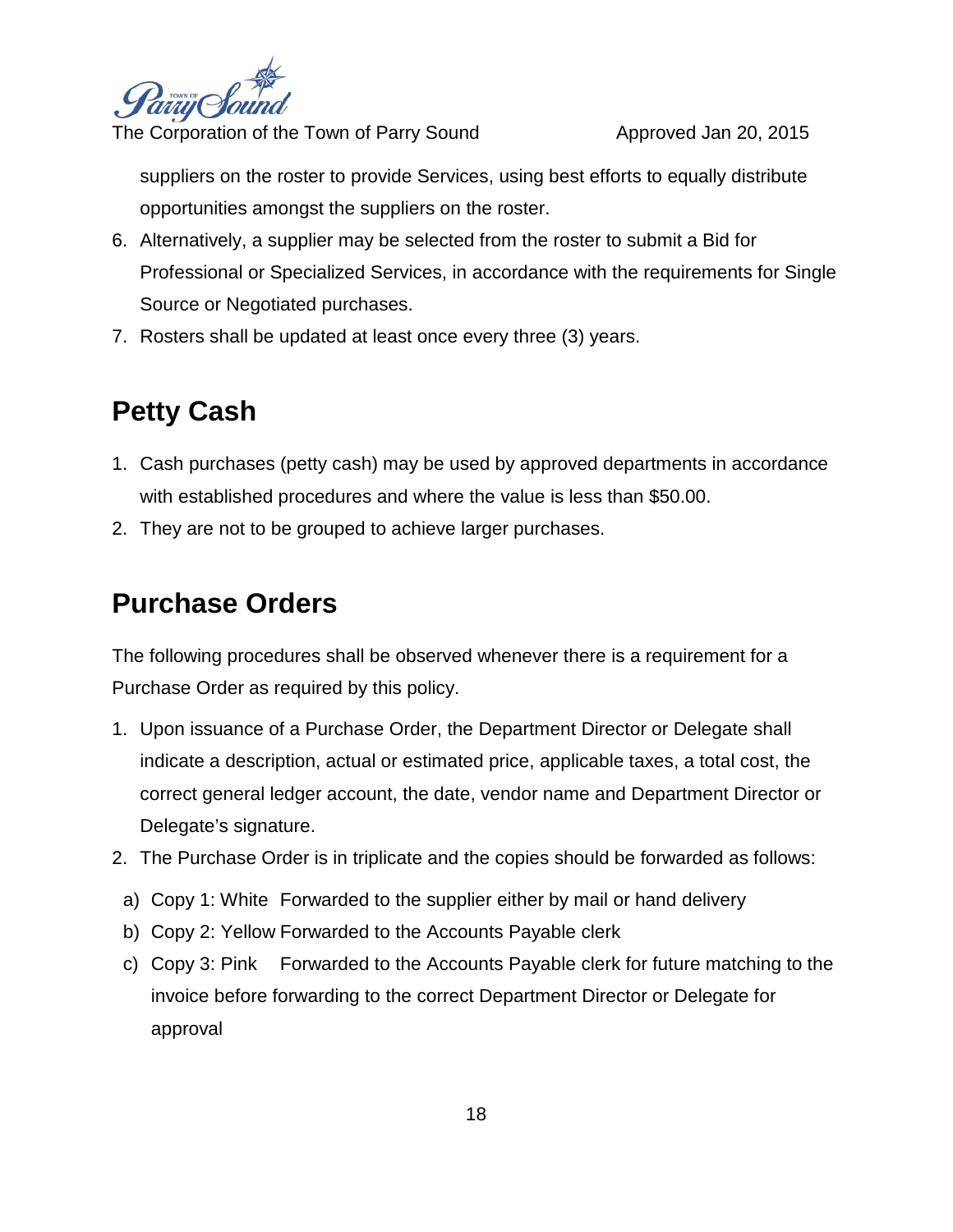

- 3. Purchase Orders are to indicate correct delivery designation of the supplies or equipment.
- 4. Blanket Purchase Orders can be issued if such a Purchase Order is desirable. Any Purchase Order issued shall be limited as to the time (not to exceed a period of 12 months) and value per order (not to exceed \$1,000 per order).

# **Co-Operative Purchasing**

1. The Corporation may enter into arrangements with any government body, ministry, agency, board, corporation or authority on a co-operative or joint basis for purchases of Goods and / or Services where there are economic advantages in doing so and such purchases comply with this policy.

### **Tender and Contract Administration**

### **Financial Securities and Insurance**

- 1. The Corporation may require that a Bid be accompanied by a Bid Deposit or other similar security to guarantee that the successful supplier enters into a Contract with the Corporation.
- 2. In addition to the security referred to above, the successful supplier may also be required to provide:
	- a) A Performance Bond to guarantee the performance of the Contract;
	- b) A Labour and Materials Bond to guarantee the payment for labour and materials to be supplied in connection with a Contract; and / or
	- c) Such further security as the Director deems appropriate in the circumstances.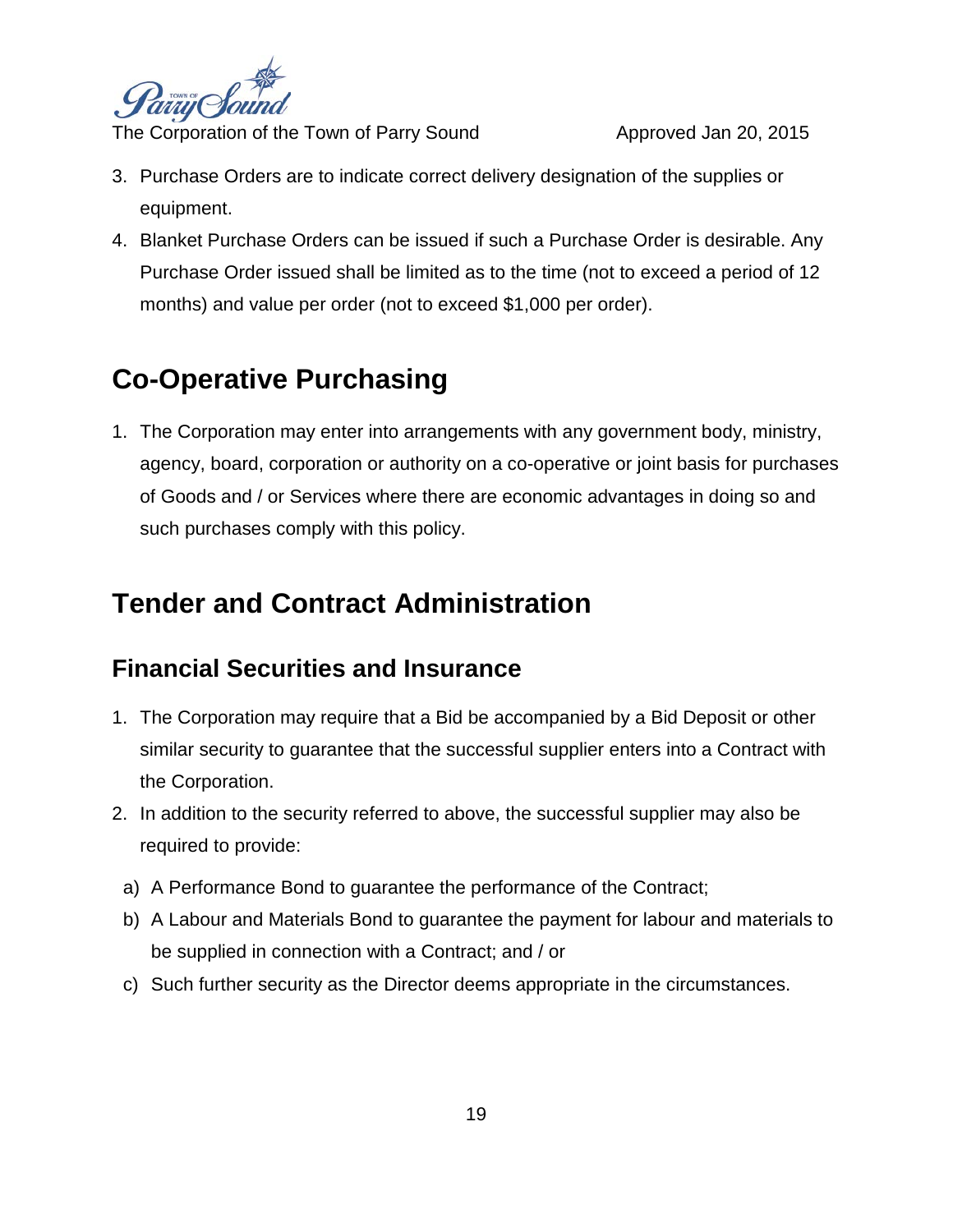

- 3. Prior to the commencement of work, the supplier shall provide to the Corporation, proof of insurance in accordance with the Bid Solicitation, satisfactory to the Director.
- 4. Failure to comply with all terms and conditions of a Bid Solicitation, including failure to provide proof of insurance as required, shall be just cause for cancellation of the Award.
- 5. Prior to the Corporation issuing payment to a supplier and before any work commences, the supplier shall provide a Certificate of Clearance from the Workplace Safety and Insurance Board confirming all premiums or levies have been paid to the Board to date.

### **Bid Irregularities**

1. The process for administering irregularities contained in Bids pertaining to all Bid Solicitations shall be as set out in Schedule "B".

### **Form of Contract**

- 1. An Award may require a formal written agreement or Purchase Order.
- 2. A Purchase Order may be used when the resulting Contract is straightforward and will refer to the Corporation's standard terms and conditions outlined in the Bid Solicitation.
- 3. A formal written agreement satisfactory to the CAO shall be used when the resulting Contract is complex.
- 4. It shall be the responsibility of the Department Director, in consultation with the CAO, to determine if it is in the best interest of the Corporation to establish a formal written agreement with the supplier.
- 5. All formal written agreements must be approved by Council.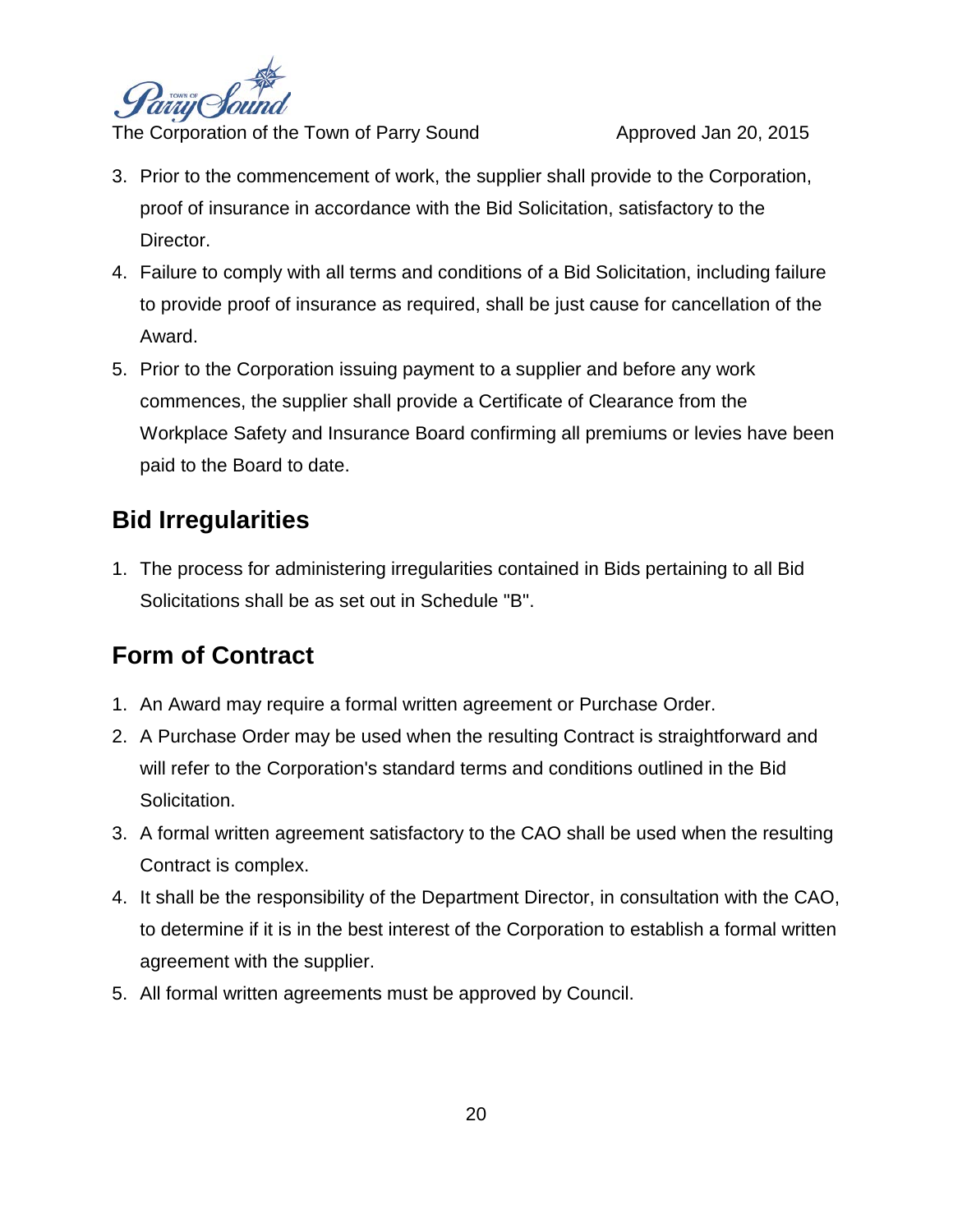

### **Supplier Performance**

- 1. The Department Director, or designate, shall monitor and document the performance of suppliers providing Goods and / or Services to that department. The Director and CAO shall be notified in writing when the performance of a supplier has been unsatisfactory.
- 2. The Corporation may, in its sole discretion, disqualify a supplier from bidding on any Bid Solicitation or reject a Bid if a supplier:
	- a) Has, at any time, threatened, commenced or engaged in legal claims or litigation against the Corporation;
	- b) Is involved in a claim or litigation initiated by the Corporation;
	- c) Previously provided Goods and / or Services to the Corporation in an unsatisfactory manner;
	- d) Has failed to satisfy an outstanding debt to the Corporation;
	- e) Has a history of illegitimate, frivolous, unreasonable or invalid claims;
	- f) Provides incomplete, unrepresentative references or receives unsatisfactory external and / or internal references in a reference check undertaken by the Corporation.
	- g) Has engaged in conduct that leads the Corporation to determine that it would not be in the Corporation's best interests to accept the Bid.

### **Submission of Tenders, and Proposals**

1. Sealed tenders or proposals, clearly marked as to contents, shall be accepted. Tenders or proposals by facsimile or in electronic form will not be accepted.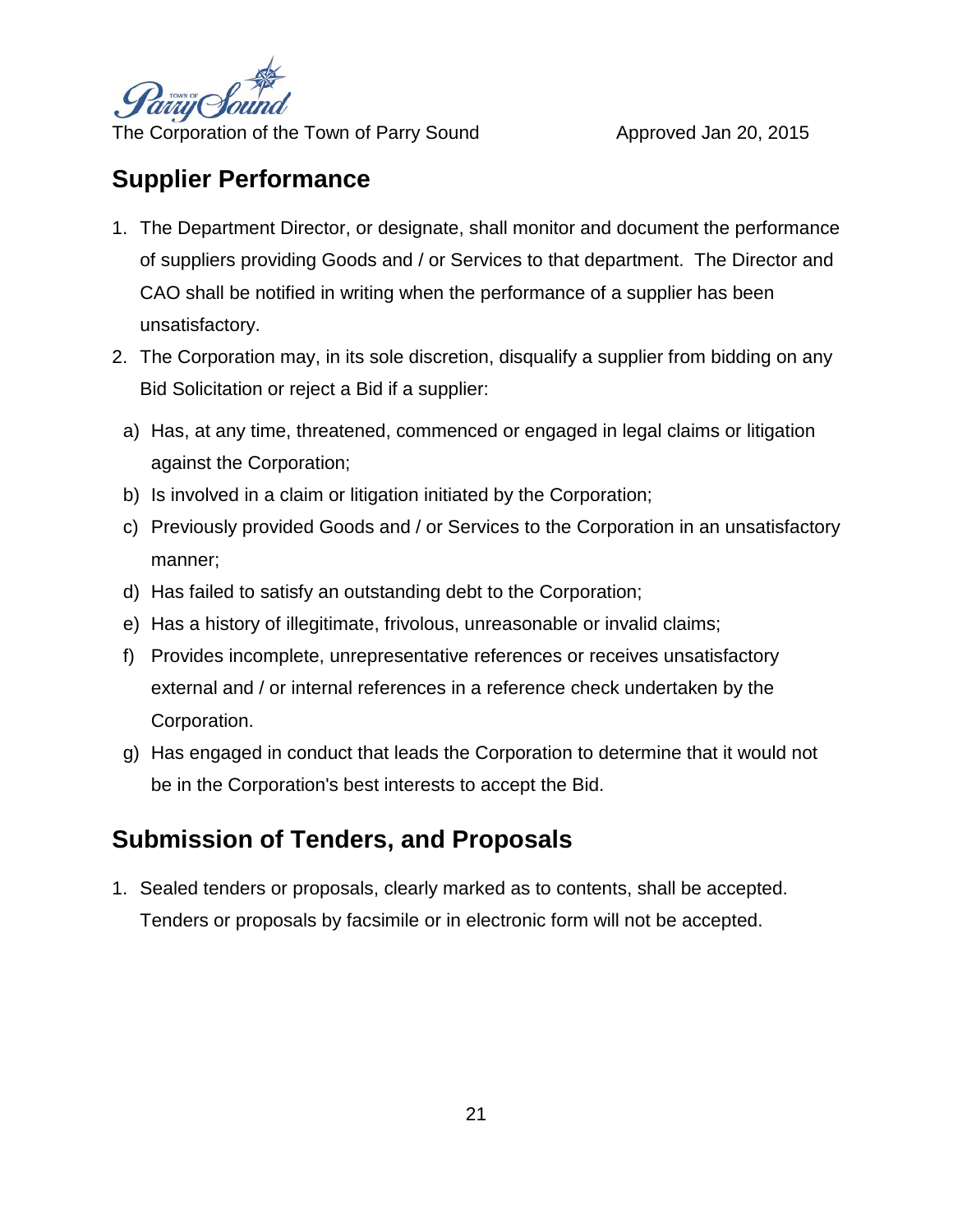

### **No Acceptable Tender or Equal Tenders Received**

- 1. Where tenders are received in response to a Request for Quotation or Tenders but exceed budget, are not responsive to the requirement or do not represent fair market value, a revised solicitation shall be issued in an effort to obtain an acceptable bid.
- 2. The Council may waive the need for a revised Request for Quotation or Tenders and instruct the Department Director to enter negotiations with the lowest compliant bidder or the highest compliant bidder for a revenue-driven bid selection emanating from a bid solicitation under the following circumstances:
	- a) The total cost of the lowest compliant bid is in excess of the funds appropriated by Council for the project or the divisional highest responsive bid revenue is less than that made in appropriate accounts in the Council approved department estimates, and
- b) Council agrees that the changes required to achieve an acceptable bid will not change the general nature of the requirement described in the bid solicitation.
- 3. The method of negotiation shall be those accepted as ethical practices.
- 4. If two equal bids are received, a means of breaking the tie consistent with the provisions of the solicitation shall be employed.
- 5. Factors to be considered in breaking the tie include:
	- a) Prompt payment discount,
	- b) When delivery is an important factor, the bidder offering the best delivery date be given preference,
	- c) A bidder in a position to offer better after sales service, with a good record in this regard, be given preference,
	- d) A bidder with an overall satisfactory performance record be given preference over a bidder known to have an unsatisfactory performance record.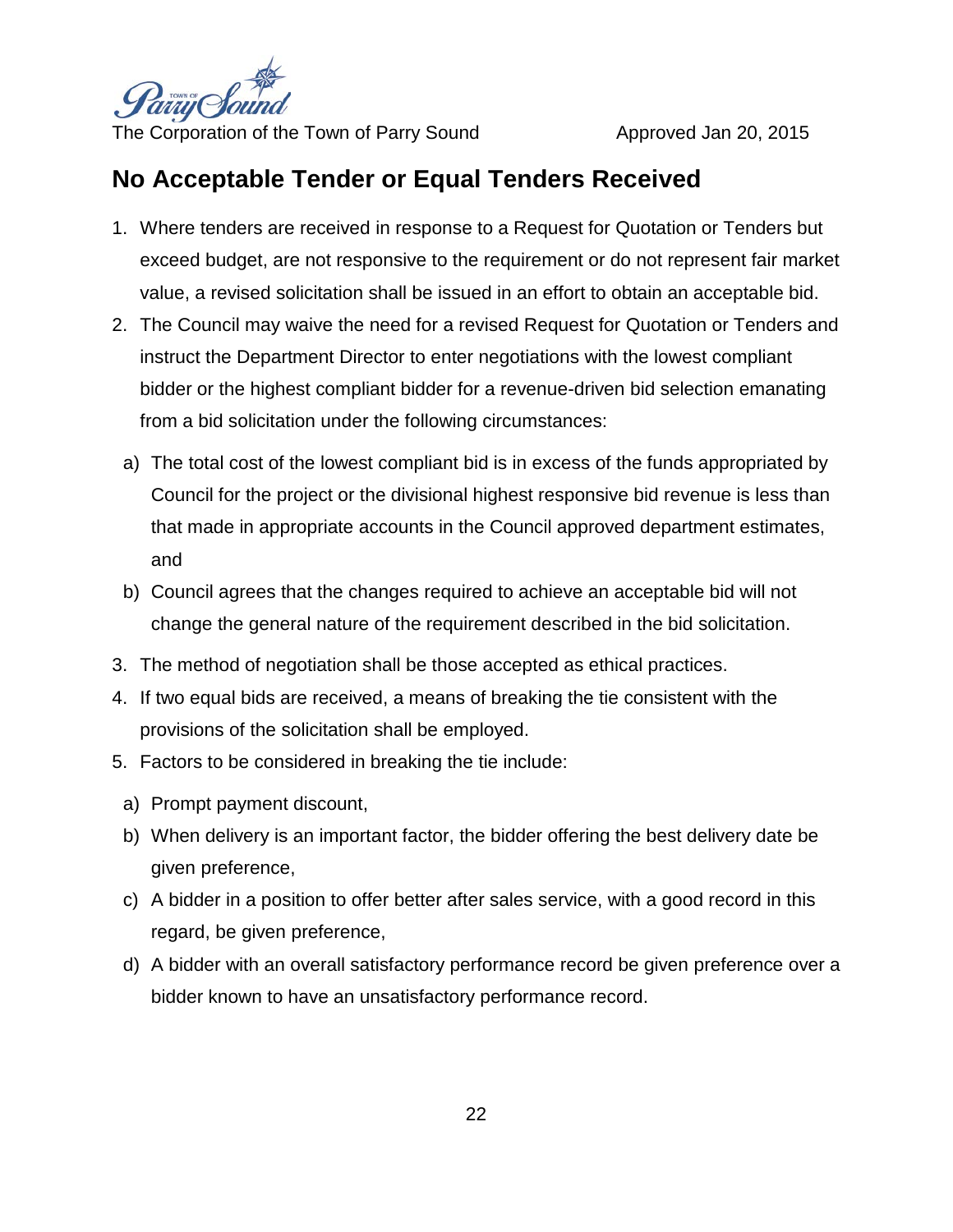

### **Environmentally Sound Acquisitions**

1. Departments will endeavour to include specifications in Bid Solicitations that provide for energy efficient products, reusable products and products that contain the maximum level of post-consumer waste and / or recyclable content, without significantly affecting the intended use of the product or service. It is recognized that cost analysis is required in order to ensure that the products are competitively priced.

### **Contract Execution**

- 1. Successful bidder(s)/proponent(s) who are required to execute a contract agreement with the Corporation shall provide the following items for performance of a contract:
	- a) Contract security;
- b) Proof of insurance;
- c) Certificate of Workplace Safety and Insurance Board (WSIB) compliance;
- d) Policy and Procedures related to Health & Safety;
- e) Signed Third Party Declaration of and supporting documentation that the supplier received AODA training
- f) Project schedule;
- g) Accrediting credentials; and
- h) Any other relevant documentation as may be warranted and requested at the discretion of Council, the CAO, or, the Department Director.
- 2. The Council and Department Director shall select the appropriate means to guarantee execution and performance of the contract. Means may include one or more of, but are not limited to, financial bonds or other forms of security deposits, provisions for liquidated damages, progress payments, and holdbacks.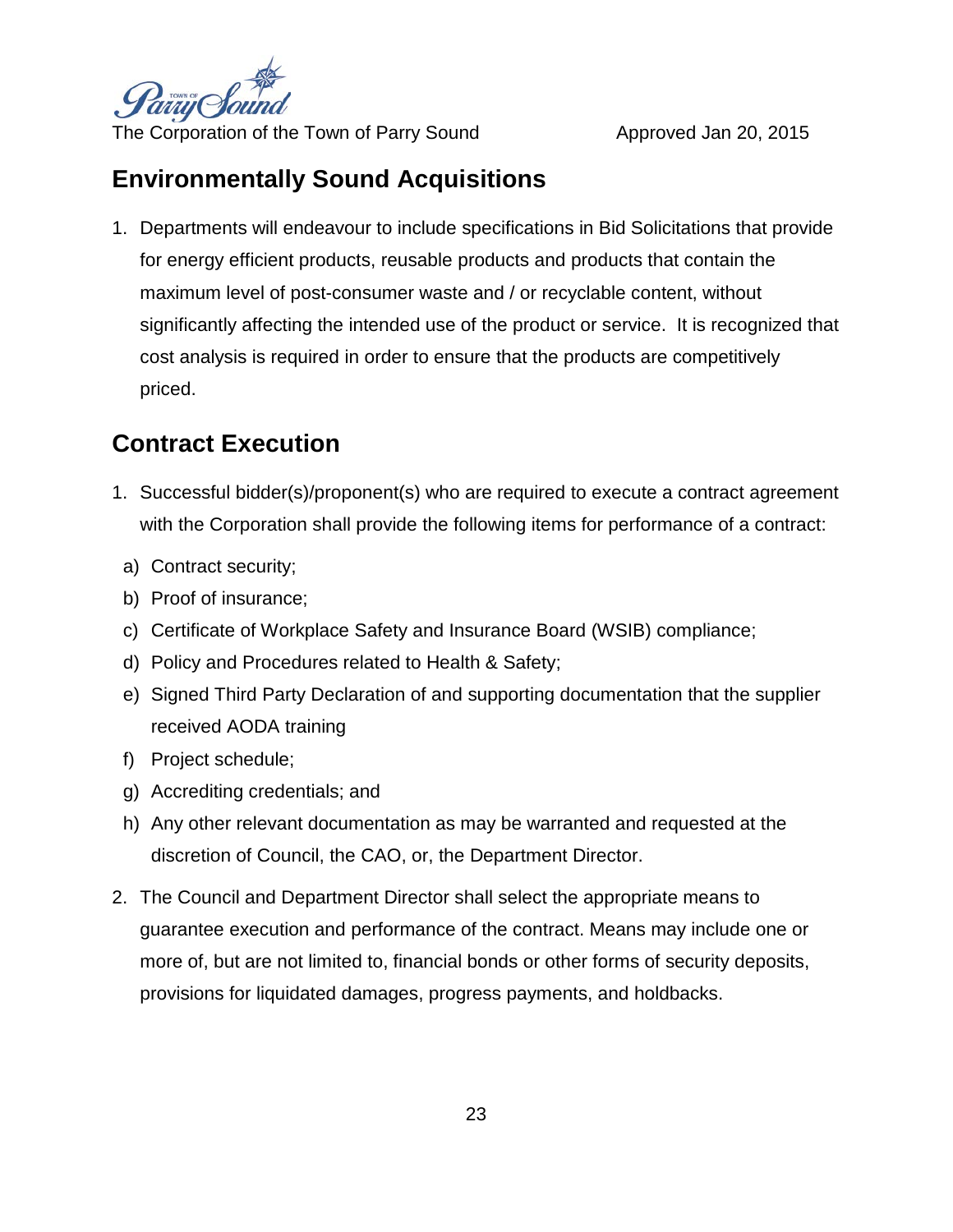

### **Exercise of Contract Renewal Options**

- 1. Where a contract contains an option for renewal, the Council may authorize the Department Director to exercise such option provided that:
- a) The supplier's performance in supplying the goods, services or construction is considered to have met the requirements of the contract;
- b) Council and the Department Director agree that the exercise of the option is in the best interest of the Corporation; and
- c) Funds are available in appropriate accounts within Council approved budget including authorized revisions to meet the proposed expenditure.
- 2. The request to Council to exercise the contract renewal options shall include a written explanation as to why the renewal is in the best interest of the Corporation, including comments on the market situation and trends, and the report shall be approved by resolution of Concil.

### **Contract Amendments and Revisions**

- 1. No amendment or revision to a contract shall be made unless the amendment is in the best interest of the Corporation.
- 2. No amendment that changes the price of a contract shall be agreed to without a corresponding change in requirement or scope of work.
- 3. Amendments to contracts are subject to the identification and availability of sufficient funds in appropriate accounts within Council's approved Budget including authorized revisions, approved by resolution of Council.

### **Term of Council**

1. Where a contract may extend beyond the term of the Council, the contract may contain provisions to minimize the financial liability of the Corporation should the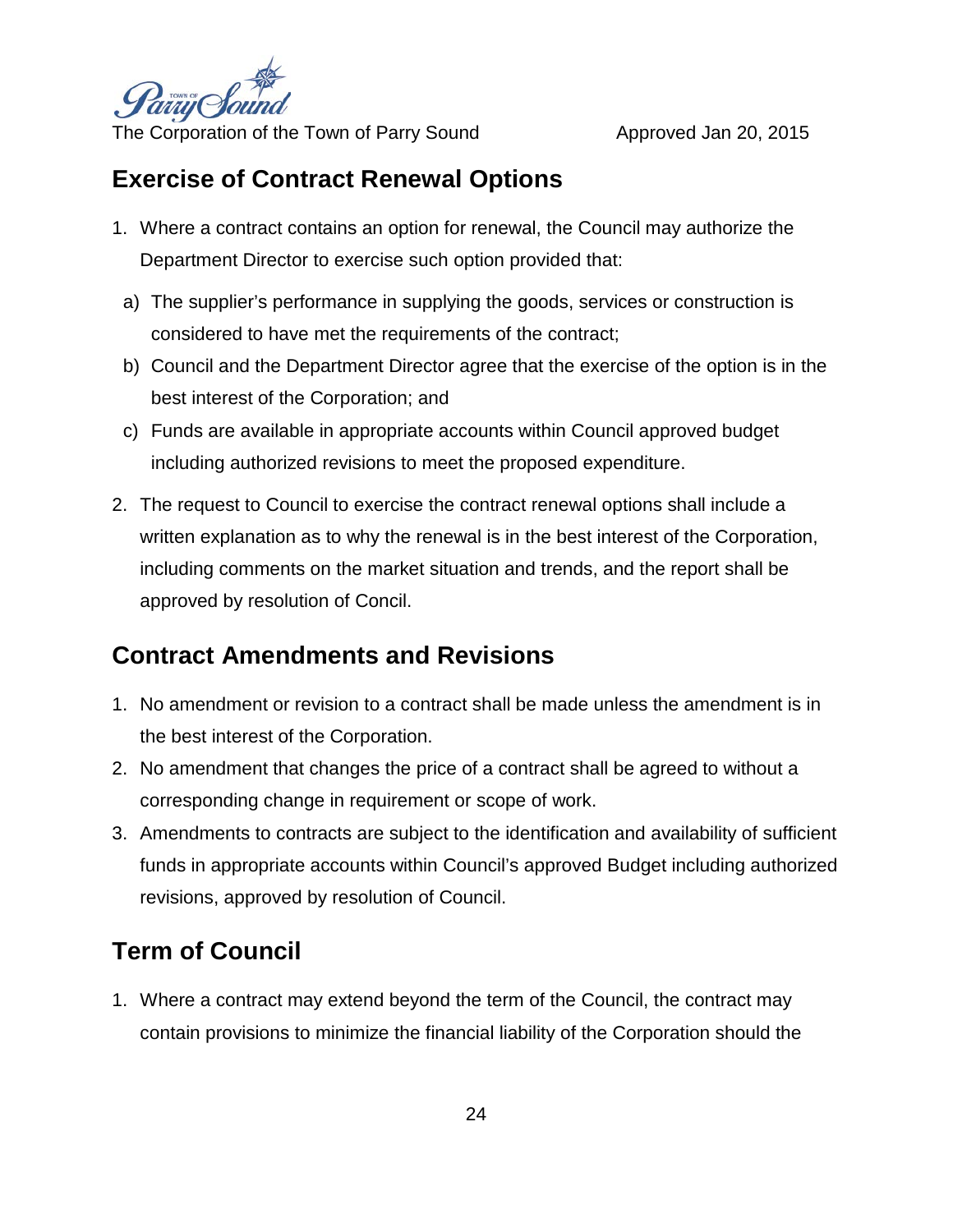

subsequent Council not approve sufficient funds to complete the contract and the contract must be terminated by the Corporation.

### **Access to Information**

- 1. The disclosure of information received relevant to the issue of bid solicitations or the award of contracts emanating from bid solicitations shall be made by the appropriate officers in accordance with the provisions of the *Municipal Freedom of Information and Protection of Privacy Act*, as amended.
- 2. All suppliers who contract with the Corporation shall adhere to or exceed the standards set in the *Municipal Freedom of Information and Protection of Privacy Act* or other relevant Ontario or federal privacy legislation or common law as may be passed or amended from time to time, as if they were agents of the Corporation as relate to the confidential and secure treatment, including collection, use, disclosure or retention of personal information, other confidential information of the Corporation, and all records thereof which they come into contact with in the course of performing Services or providing Goods to the Corporation.

### **Surplus Assets**

- 1. Directors shall submit to the Finance Department from time to time and upon request a list of furniture, vehicles, equipment, stocks and other assets, which are obsolete, damaged or surplus to that Department's needs ("Surplus Assets").
- 2. All Surplus Assets shall first be offered to other Departments within the Corporation.
- 3. All Surplus Assets not required by any Department of the Corporation may then be offered to area municipalities, agencies and charitable organizations within the District of Parry Sound prior to any public Disposal procedure.
- 4. The Department shall have the authority to sell or dispose of all Surplus Assets by sealed bid, public auction or any other public sale.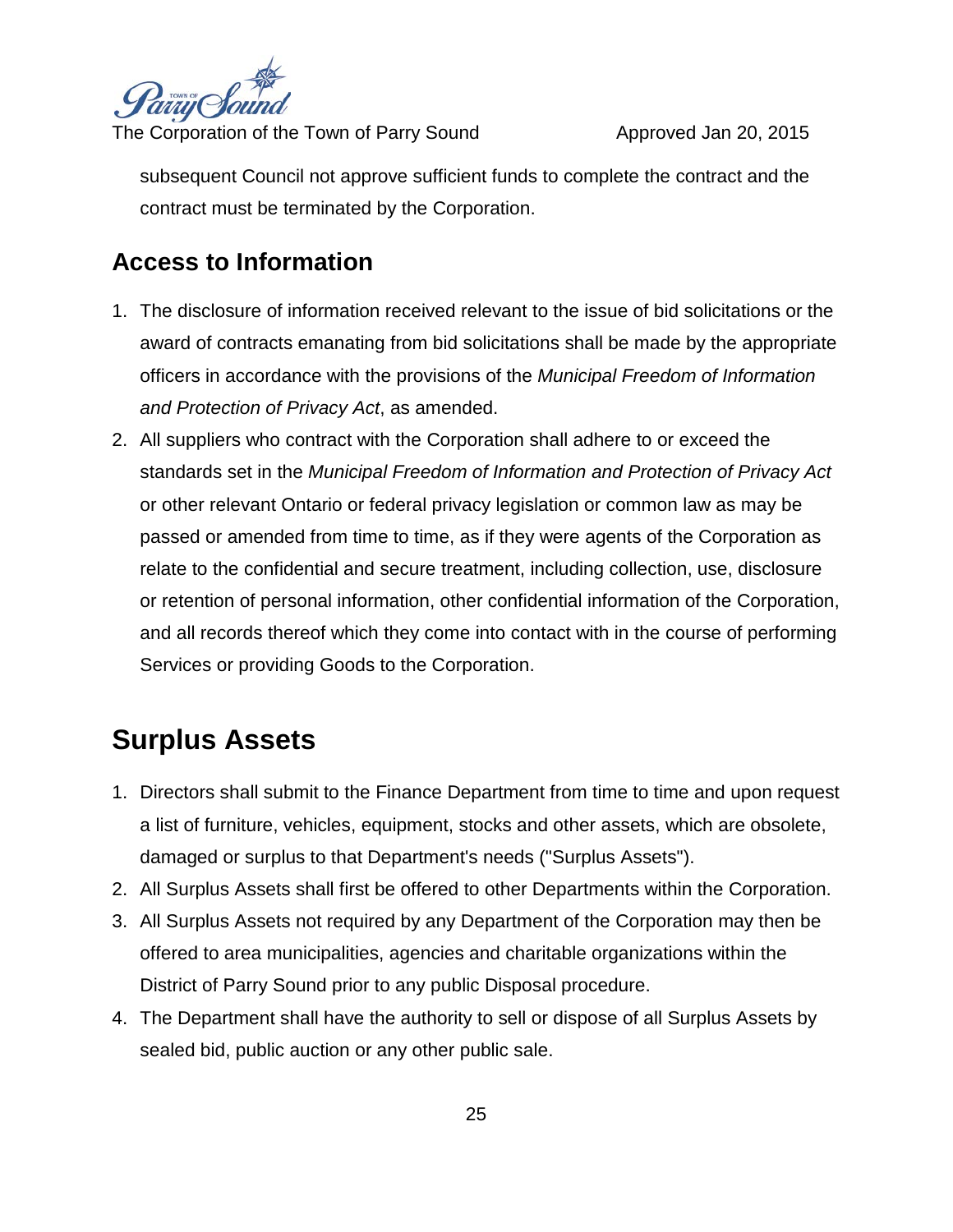

- 5. The Sale of Surplus Assets shall be made to the highest bidder and in accordance with the provisions of this policy.
- 6. The respective Department shall be credited with the net proceeds, if any, from the Disposal of its Surplus Assets unless otherwise agreed.
- 7. Surplus Assets shall not be sold directly to any employee or to a member of Council, although this does not prohibit any employee or member of Council from purchasing Surplus Assets being sold through a public process.
- 8. The above provisions do not apply to disposal of real property (ie. land, buildings, land allowances, etc) of the Corporation.

## **Providing Assistance**

1. The CAO has the authority, provided there is no adverse impact upon the operations of the Corporation, to lend, lease, rent or otherwise provide any vehicle, equipment or other goods owned by the Corporation to any federal, provincial, or municipal body, ministry, agency, board, corporation or other public authority when such action is reasonably justified due to unforeseen conditions and shall report such action to Council forthwith.

### **Conflict of Interest**

- 1. Personal purchases shall not be made for any elected or appointed officials, members of a board or commission, or for Corporation officers, employees or their families.
- 2. An employee of the Corporation who has the responsibility for declaring Surplus Assets shall not bid or personally obtain any goods that he or she has declared as surplus.
- 3. Every elected official, appointed officer, employee of the Corporation or member of an employee's family is expressly prohibited from accepting, directly or indirectly,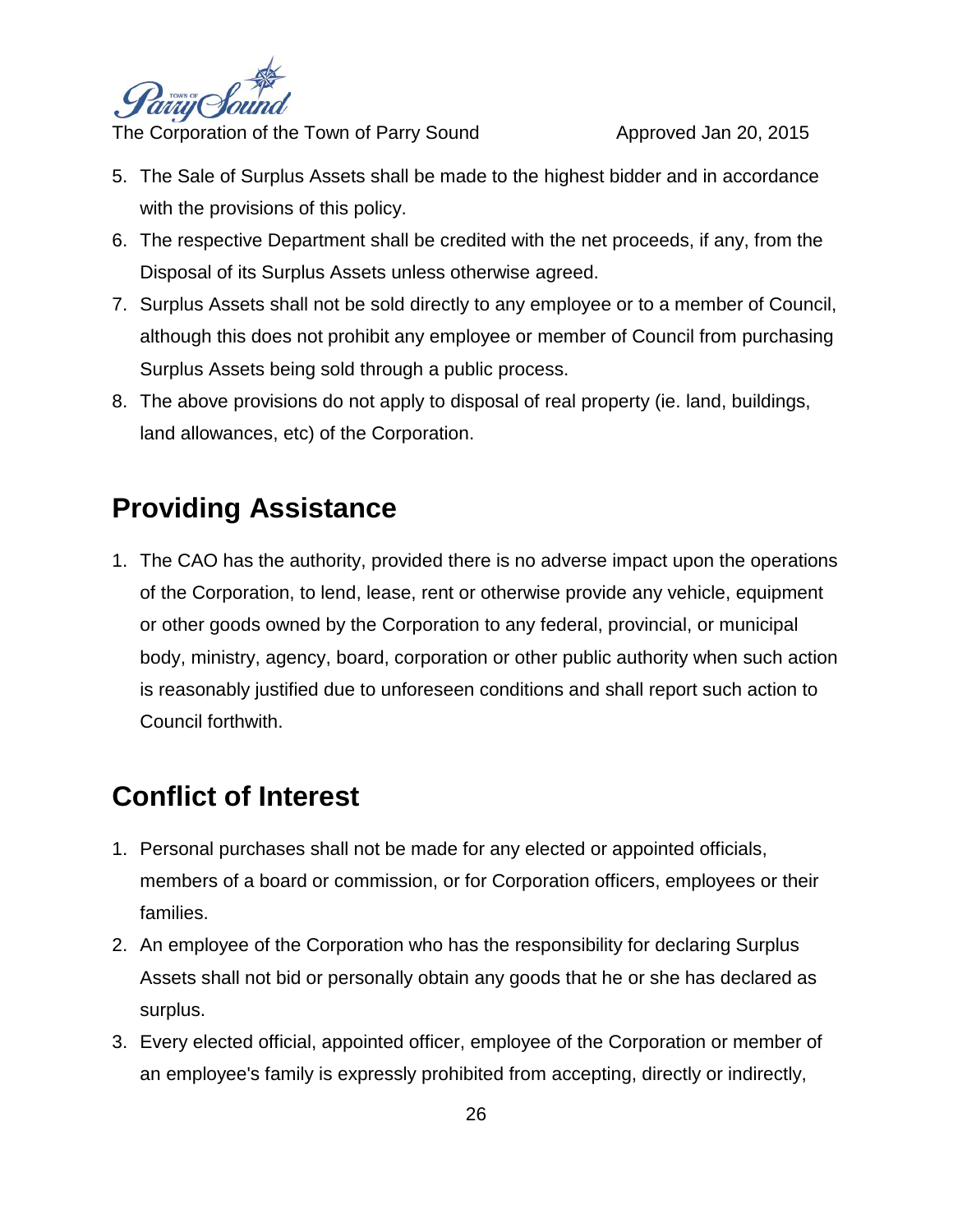

from any person, company, firm or corporation to which any Purchase Order or Contract is, or might be awarded, any rebate, gift or money, except:

- a) Gifts of a very small intrinsic value; or
- b) Moderate hospitality during normal course of business that would not significantly exceed what the Corporation, through its Budget would likely provide in return and would not be perceived by others as influencing the making of a business decision.
- 4. All elected officials, officers or employees of the Corporation shall declare any Conflicts of Interest to the Director of Finance and POA Court Services and shall have no involvement in a purchasing process where a real or perceived Conflict of Interest has been found or deemed to exist, including but not limited to:
	- a) Requesting the Goods and / or Services, setting the parameters of the Purchase, evaluating Bids or recommending, deciding or making Awards;
	- b) Direct contact with those making those purchasing decisions.
- 5. Suppliers shall not be allowed to submit a Bid for any Bid Solicitation in which the supplier has participated in the preparation of the Bid Solicitation, and any such Bid submitted shall be disqualified.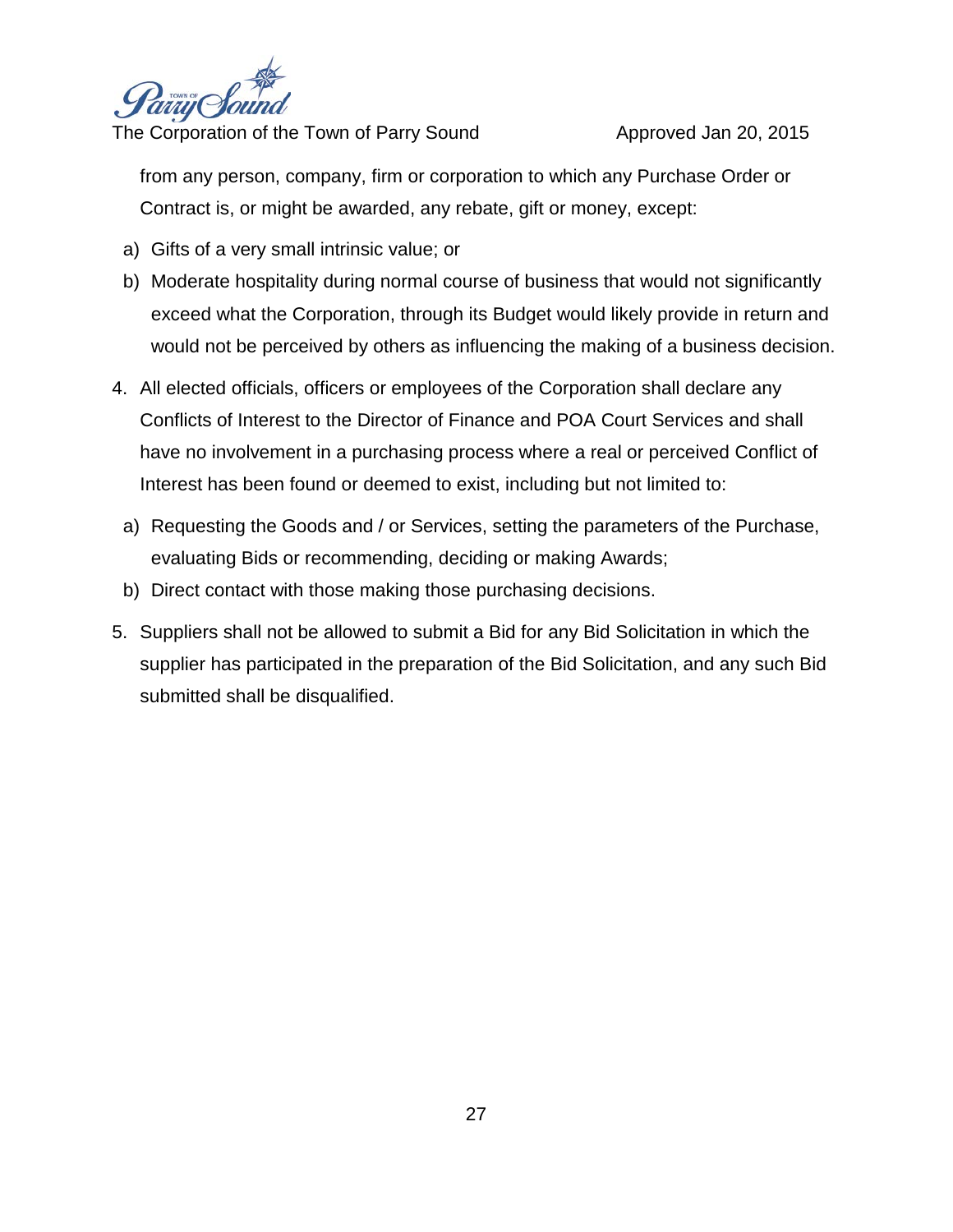

# SCHEDULE "A" - Purchasing **Exemptions**

The purchasing methods described in this policy do not apply to the following goods and services:

- 1. Petty Cash items
- 2. Training and Education
	- a) registration and tuition fees for conferences, conventions, courses and seminars
	- b) magazines, books and periodical unless the purchase of such magazines, books and periodicals are subject to value-added services
	- c) memberships
- 3. Refundable employee/councillor expenses
	- a) advances
	- b) meal allowances
	- c) travel and entertainment
	- d) miscellaneous non travel
- 4. Employer's general expenses
	- a) payroll deductions remittances
	- b) medical
	- c) licenses, (vehicles, etc)
	- d) debenture payments,
	- e) grants,
	- f) tax remittances
	- g) damage claims
	- h) payments for employment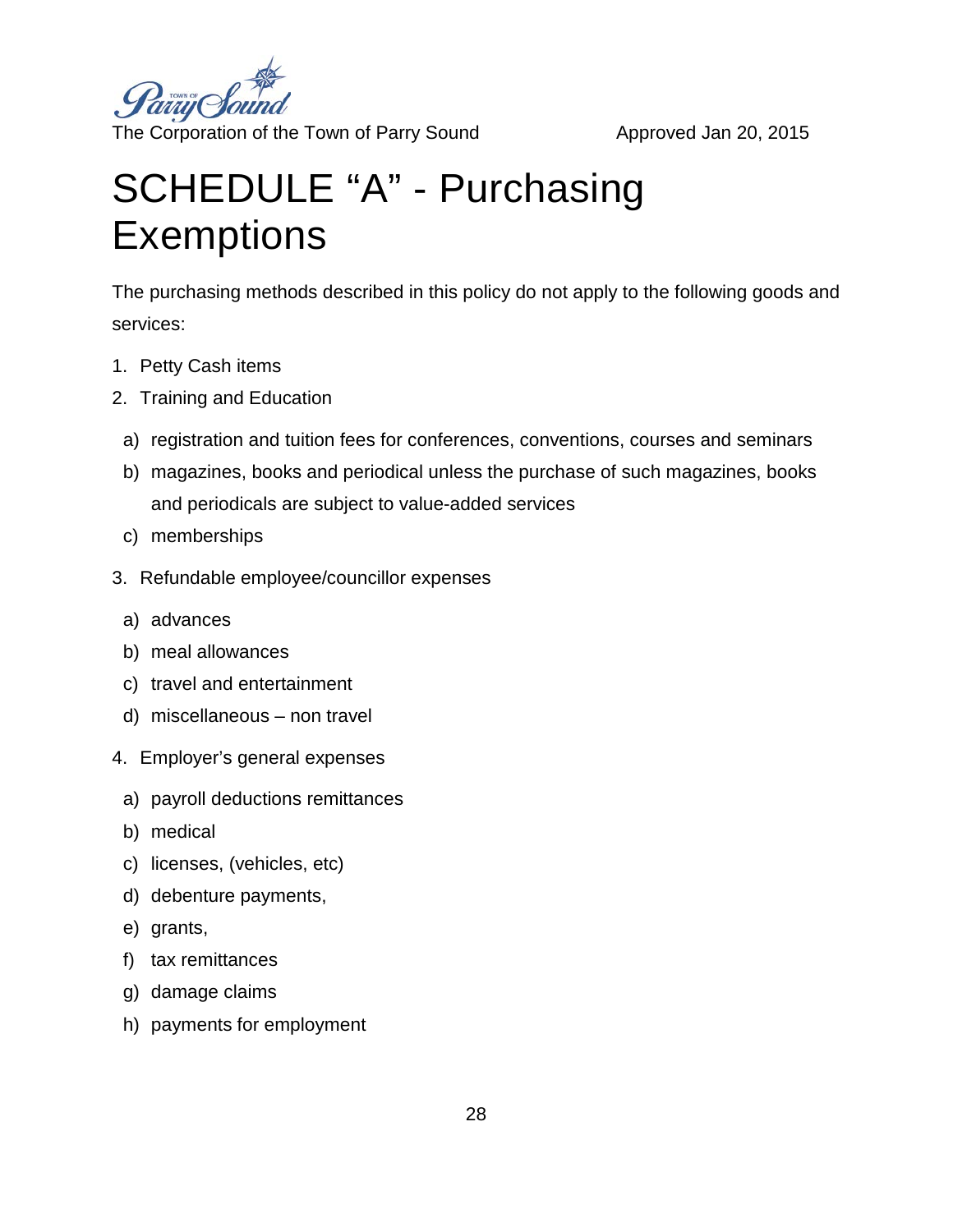

- 5. Professional Services
	- a) Committee fees
	- b) Medical and laboratory services
	- c) Fees for professional legal or expert services
	- d) Medical and dental fees
	- e) Funeral and Burial expenses
	- f) Appraiser fees
	- g) Witness fees
	- h) Honorariums
	- i) Work payments to Long Term Care Residents
	- j) Advertising
- 6. Ongoing maintenance and software licencing agreements for equipment such as computer hardware and software, telecommunications equipment, elevators, and HVAC equipment.
- 7. Banking Services and Charges
- 8. Utilities (monthly charges)
	- a) Water and Sewer
	- b) Electricity
	- c) Gas
	- d) Communication infrastructure services (Bell, Cogeco, etc)
	- e) Utility relocations
- f) Construction work completed by Railways on property of the Corporation and billed to the Corporation.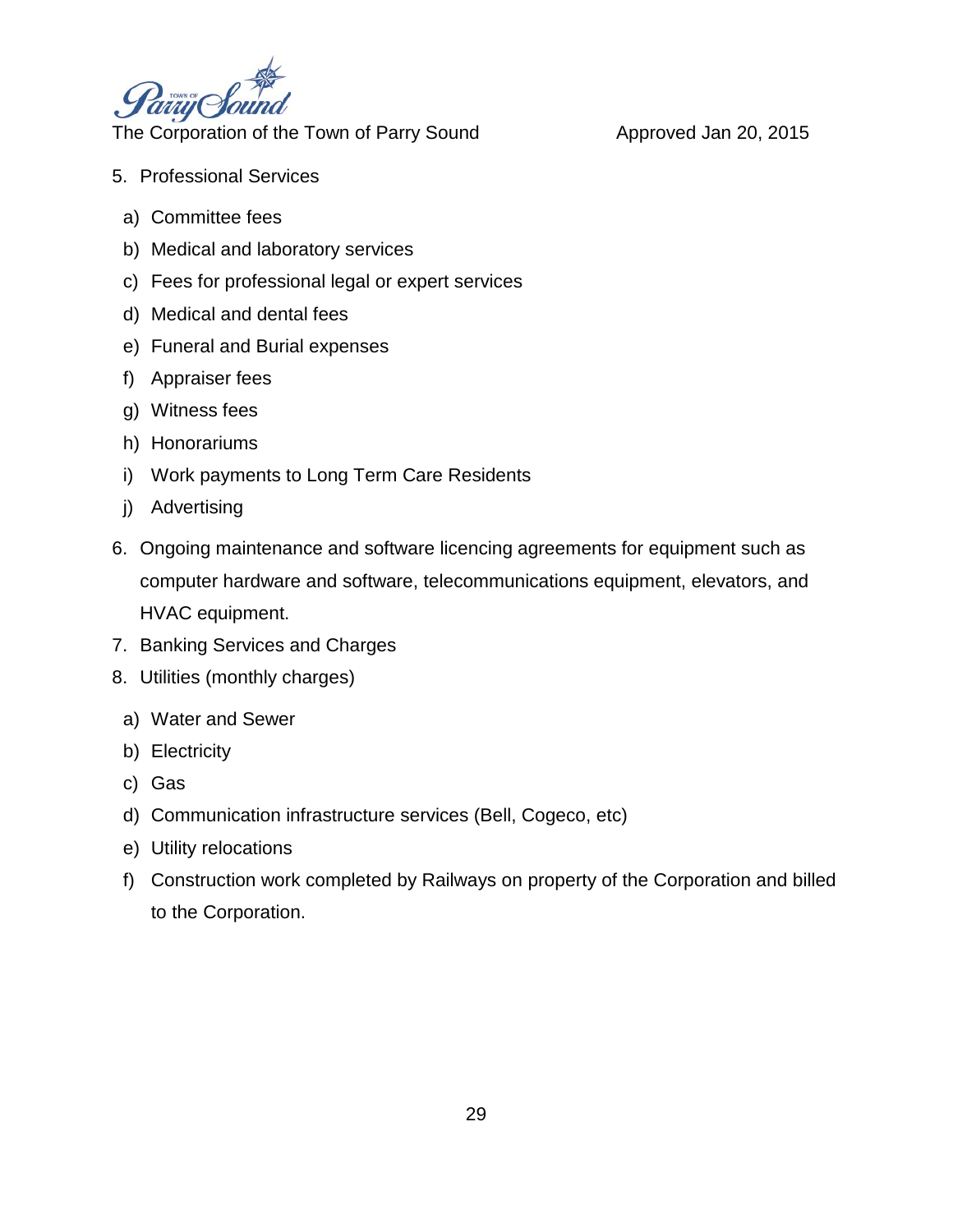

# SCHEDULE "B" - Chart of Bid Irregularities

| <b>Irregularity</b>                    |                                          | <b>Response</b>     |                                           |  |
|----------------------------------------|------------------------------------------|---------------------|-------------------------------------------|--|
| <b>Late Bids</b>                       |                                          | Automatic rejection |                                           |  |
| <b>Unsealed Envelope</b>               |                                          | Automatic rejection |                                           |  |
| <b>Insufficient Financial Security</b> |                                          |                     |                                           |  |
| a)                                     | No bid deposit, uncertified cheque, or   |                     | a) Automatic rejection                    |  |
|                                        | financial security not an original       |                     | b) Automatic rejection (if expressed as a |  |
|                                        | b) Amount of Financial Security is       |                     | percentage of the total bid sum and the   |  |
|                                        | insufficient                             |                     | insufficency is trivial or insignificant, |  |
|                                        |                                          |                     | rejection is not required)                |  |
| C)                                     | Name, or signature of supplier, or       |                     | c) Automatic rejection                    |  |
|                                        | bonding company is missing or            |                     |                                           |  |
|                                        | incomplete                               |                     |                                           |  |
| d)                                     | Failure to provide a letter of agreement | d)                  | Automatic rejection                       |  |
|                                        | to bond (if applicable)                  |                     |                                           |  |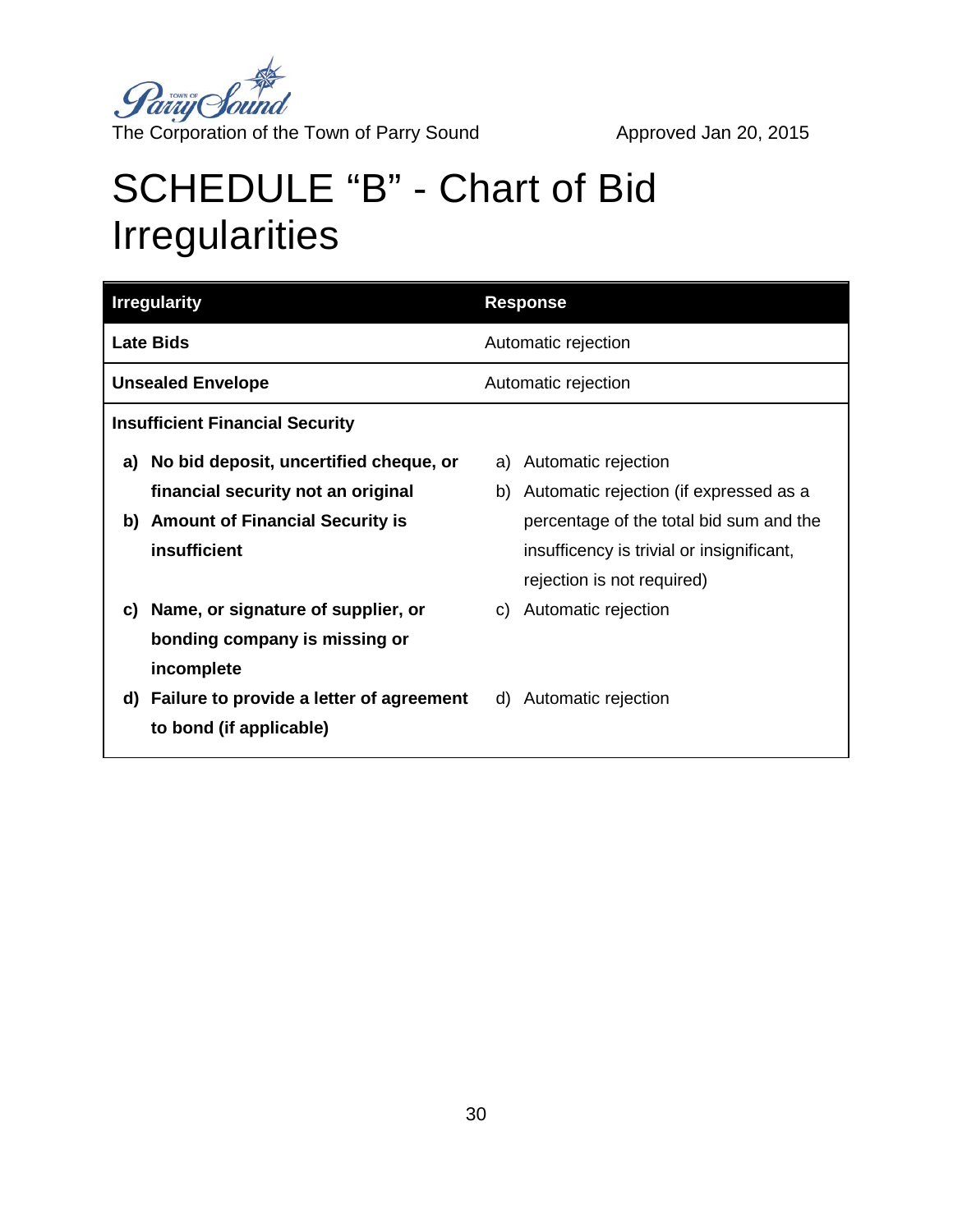

| <b>Irregularity</b>             |                                               | <b>Response</b>                                   |                                           |  |
|---------------------------------|-----------------------------------------------|---------------------------------------------------|-------------------------------------------|--|
| <b>Bid Document - execution</b> |                                               |                                                   |                                           |  |
| a)                              | Bids completed in erasable medium             | a)                                                | Automatic rejection                       |  |
| b)                              | Signature of representative authorized        | b)                                                | Automatic rejection (if electronic        |  |
|                                 | to bind the supplier missing or               |                                                   | signature of representative is on Form of |  |
|                                 | incomplete on the document                    |                                                   | Submission, 2 days to obtain original     |  |
|                                 |                                               |                                                   | signature)                                |  |
| C)                              | <b>Form of Proposal or Quotation</b>          | C)                                                | Two (2) working days to correct to the    |  |
|                                 | missing or incomplete                         |                                                   | satisfaction of department, otherwise     |  |
|                                 |                                               |                                                   | automatic rejection                       |  |
| d)                              | Form of Tender missing or incomplete          | d)                                                | Automatic rejection                       |  |
| e)                              | Signature of witness, if required,            | e)                                                | Two (2) working days to correct,          |  |
|                                 | missing or incomplete                         |                                                   | otherwise automatic rejection             |  |
| f)                              | Date of Bid missing or incomplete             | f)                                                | Two (2) working days to correct,          |  |
|                                 |                                               |                                                   | otherwise automatic rejection (or         |  |
|                                 |                                               |                                                   | automatic rejection if stated in the Bid  |  |
|                                 |                                               |                                                   | Solicitation)                             |  |
|                                 | Bids received on documents other than         | Automatic rejection                               |                                           |  |
|                                 | those provided or specified by the Town       |                                                   |                                           |  |
|                                 | <b>Bids containing minor obvious clerical</b> | Two (2) working days to initial the correction    |                                           |  |
|                                 | errors or mathematical errors                 | as made by the Corporation. Unless                |                                           |  |
|                                 |                                               | otherwise stated in the Bid, the unit price shall |                                           |  |
|                                 |                                               | prevail and the total Bid price shall be adjusted |                                           |  |
|                                 |                                               | accordingly. The Corporation reserves the         |                                           |  |
|                                 |                                               | right to waive initialing and accept Bid as       |                                           |  |
|                                 |                                               | corrected.                                        |                                           |  |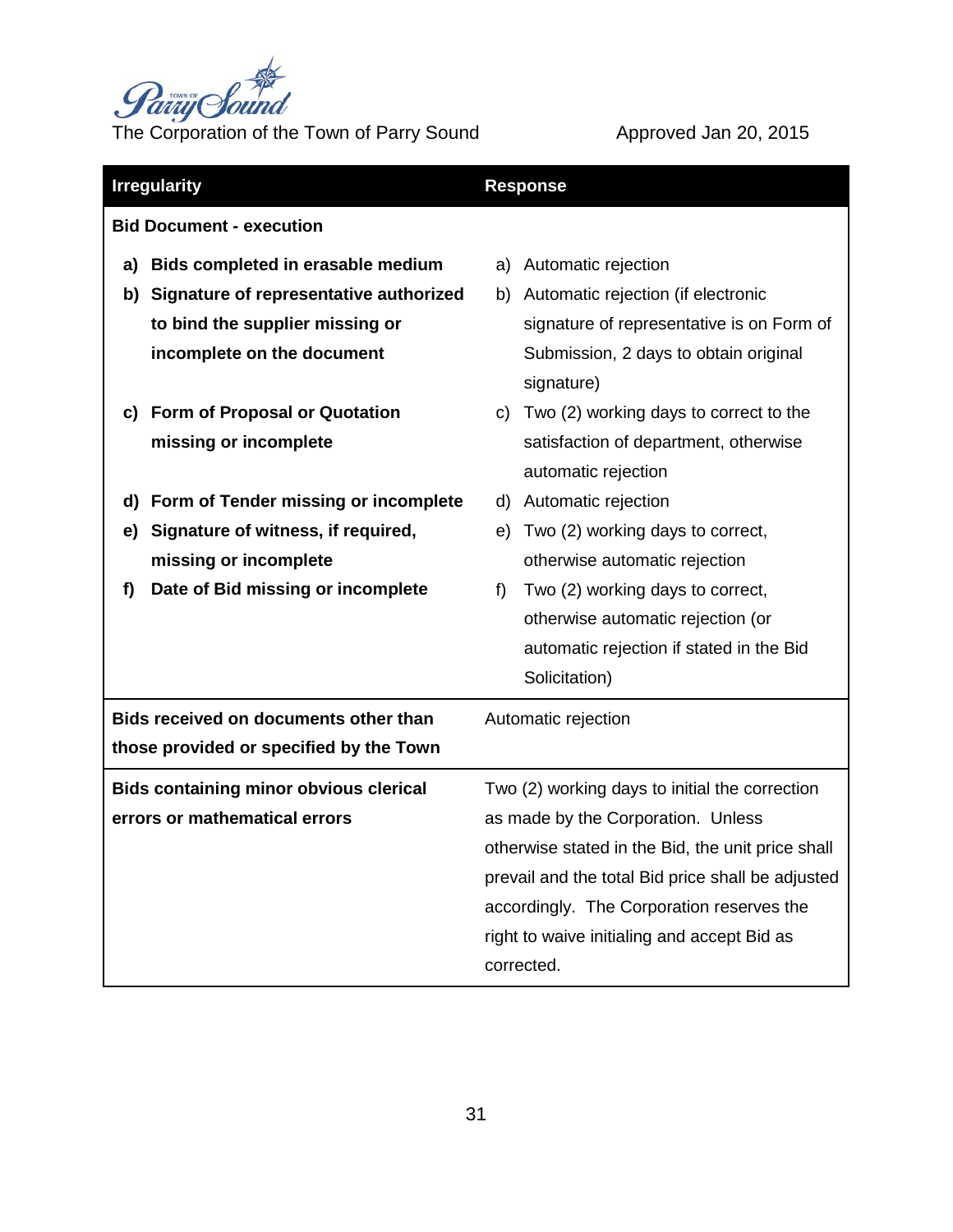

| <b>Irregularity</b>                                                                                                                                           | <b>Response</b>                                                                                                                            |
|---------------------------------------------------------------------------------------------------------------------------------------------------------------|--------------------------------------------------------------------------------------------------------------------------------------------|
| Incomplete, illegible or obscure Bids or<br><b>Bids which contain information not called</b><br>for, erasures, overwriting or strike outs (not<br>initialed). | Two (2) working days to correct to the<br>satisfaction of the Corporation, otherwise<br>automatic rejection.                               |
| Document, in which all necessary Addenda<br>have not been acknowledged.                                                                                       | Two (2) working days to confirm Bid to the<br>satisfaction of the Corporation, or if stated in<br>the Bid Solicitation automatic rejection |
| Failure to attend mandatory site visit (if<br>required)                                                                                                       | Automatic rejection                                                                                                                        |
| <b>Qualified Bids (Bids qualified or restricted</b><br>by an attached statement)                                                                              | Automatic rejection                                                                                                                        |

Working days start from the hour the Bidder is notified by Corporation staff of the irregularity.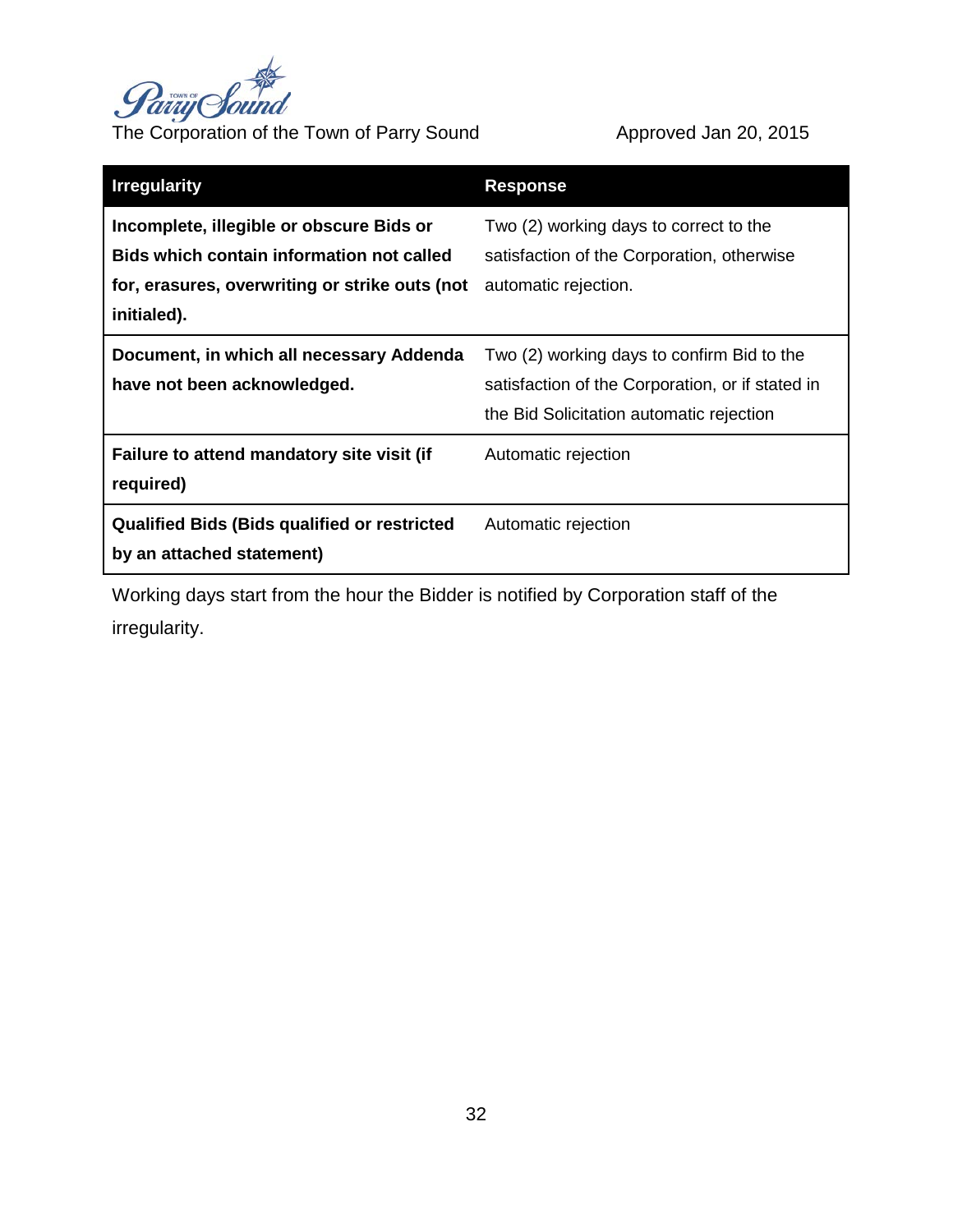

# SCHEDULE "C" - PURCHASING AND EXECUTION AUTHORITY

| <b>Method of</b><br><b>Purchasing</b>                                                                                      | <b>Dollar Value</b>     | <b>Purchasing</b><br><b>Authority</b>                                                                          | <b>Document</b><br><b>Execution</b><br><b>Authority</b> | <b>Type of</b><br><b>Agreement with</b><br><b>Supplier</b>    |
|----------------------------------------------------------------------------------------------------------------------------|-------------------------|----------------------------------------------------------------------------------------------------------------|---------------------------------------------------------|---------------------------------------------------------------|
| <b>Low Value</b><br>(routine<br>purchases of low<br>dollar values)                                                         | Up to \$2,000           | Department<br>Representative -<br>any employee<br>authorized by the<br>CAO or<br>Department<br><b>Director</b> | Department<br><b>Director</b>                           | Cash, purchase<br>order, credit card<br>or purchasing<br>card |
| <b>Informal</b><br>Quotation<br>(obtain, if<br>possible, 2<br>verbal / written<br>quotations for<br>goods and<br>services) | \$2,001 to<br>\$9,999   | Department<br>Director or<br>Designate                                                                         | Department<br><b>Director</b>                           | <b>Purchase Order</b><br>or legally<br>executed<br>agreement  |
| <b>Formal</b><br>Quotation<br>(formal bid<br>solicitation to<br>obtain<br>quotations from<br>at least 3<br>supplier)       | \$10,000 to<br>\$29,999 | Council                                                                                                        | Department<br>Director, CAO or<br>Council               | Purchase order<br>or legally<br>executed<br>agreement         |
| <b>Request for</b><br><b>Tender</b>                                                                                        | > \$30,000              | Council                                                                                                        | CAO and<br>Council                                      | Legally executed<br>agreement                                 |